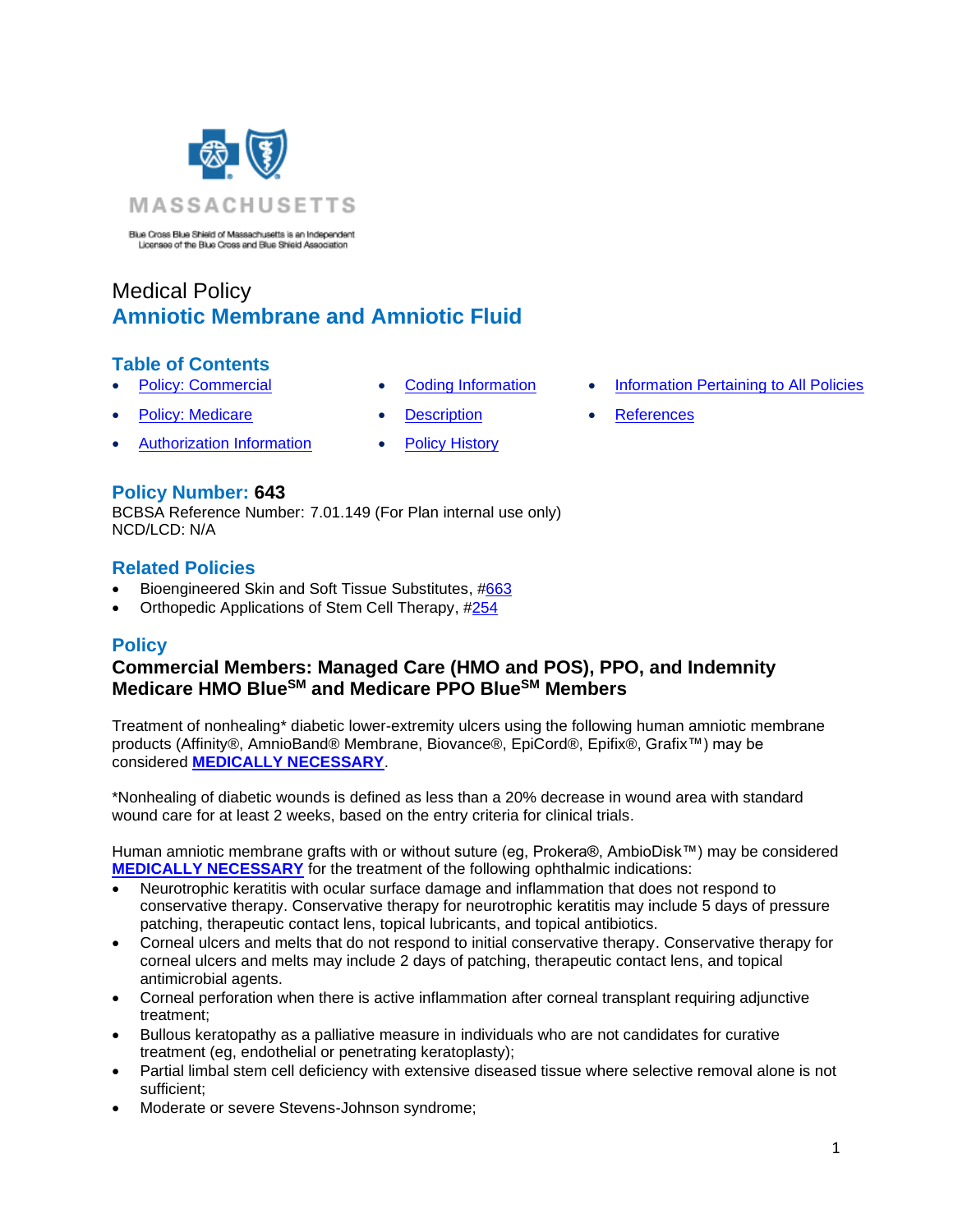- Persistent epithelial defects that do not respond to conservative therapy. A persistent epithelial defect is one that failed to close completely after 5 days of conservative treatment or has failed to demonstrate a decrease in size after 2 days of conservative treatment. Conservative treatment of a persistent epithelial defect may include 5 days of the following: topical lubricants, topical antibiotics, therapeutic contact lens, or patching.
- Severe dry eye (DEWS 3 or 4)<sup>\*\*</sup> with ocular surface damage and inflammation that remains symptomatic after Steps 1, 2, and 3 of the dry eye disease management algorithm\*\*\* or
- Moderate or severe acute ocular chemical burn.

Human amniotic membrane grafts with suture or glue may be considered **[MEDICALLY NECESSARY](https://www.bluecrossma.org/medical-policies/sites/g/files/csphws2091/files/acquiadam-assets/Definition%20of%20Med%20Nec%20Inv%20Not%20Med%20Nec%20prn.pdf#page=1)** for the treatment of the following ophthalmic indications:

- Corneal perforation when corneal tissue is not immediately available; or
- Pterygium repair when there is insufficient healthy tissue to create a conjunctival autograft.

Human amniotic membrane grafts with or without suture are considered **[INVESTIGATIONAL](https://www.bluecrossma.org/medical-policies/sites/g/files/csphws2091/files/acquiadam-assets/Definition%20of%20Med%20Nec%20Inv%20Not%20Med%20Nec%20prn.pdf#page=1)** for all ophthalmic indications not outlined above.

Injection of micronized or particulated human amniotic membrane is considered **[INVESTIGATIONAL](https://www.bluecrossma.org/medical-policies/sites/g/files/csphws2091/files/acquiadam-assets/Definition%20of%20Med%20Nec%20Inv%20Not%20Med%20Nec%20prn.pdf#page=1)** for all indications, including but not limited to treatment of osteoarthritis and plantar fasciitis.

Injection of human amniotic fluid is considered **[INVESTIGATIONAL](https://www.bluecrossma.org/medical-policies/sites/g/files/csphws2091/files/acquiadam-assets/Definition%20of%20Med%20Nec%20Inv%20Not%20Med%20Nec%20prn.pdf#page=1)** for all indications.

All other human amniotic products (eg, derived from amnion, chorion, amniotic fluid, umbilical cord, or Wharton's jelly) not listed above are considered **[INVESTIGATIONAL](https://www.bluecrossma.org/medical-policies/sites/g/files/csphws2091/files/acquiadam-assets/Definition%20of%20Med%20Nec%20Inv%20Not%20Med%20Nec%20prn.pdf#page=1)**.

All other indications not listed above are considered **[INVESTIGATIONAL](https://www.bluecrossma.org/medical-policies/sites/g/files/csphws2091/files/acquiadam-assets/Definition%20of%20Med%20Nec%20Inv%20Not%20Med%20Nec%20prn.pdf#page=1)**, including but not limited to treatment of lower-extremity ulcers due to venous insufficiency.

#### **\*\* Dry eye severity level DEWS 3 to 4**

Discomfort, severity, and frequency - Severe frequent or constant Visual symptoms - chronic and/or constant, limiting to disabling Conjunctival Injection - +/- or +/+ Conjunctive Staining - moderate to marked Corneal Staining - marked central or severe punctate erosions Corneal/tear signs - Filamentary keratitis, mucus clumping, increase in tear debris Lid/meibomian glands - Frequent Tear film breakup time - < 5 Schirmer score (mm/5 min) - < 5

### **\*\*\* Tear Film and Ocular Surface Society staged management for dry eye disease**

Step 1:

- Education regarding the condition, its management, treatment and prognosis
- Modification of local environment
- Education regarding potential dietary modifications (including oral essential fatty acid supplementation)
- Identification and potential modification/elimination of offending systemic and topical medications
- Ocular lubricants of various types (if meibomian gland dysfunction is present, then consider lipid containing supplements)
- Lid hygiene and warm compresses of various types

### Step 2:

If above options are inadequate consider:

- Non-preserved ocular lubricants to minimize preservative-induced toxicity
- Tea tree oil treatment for Demodex (if present)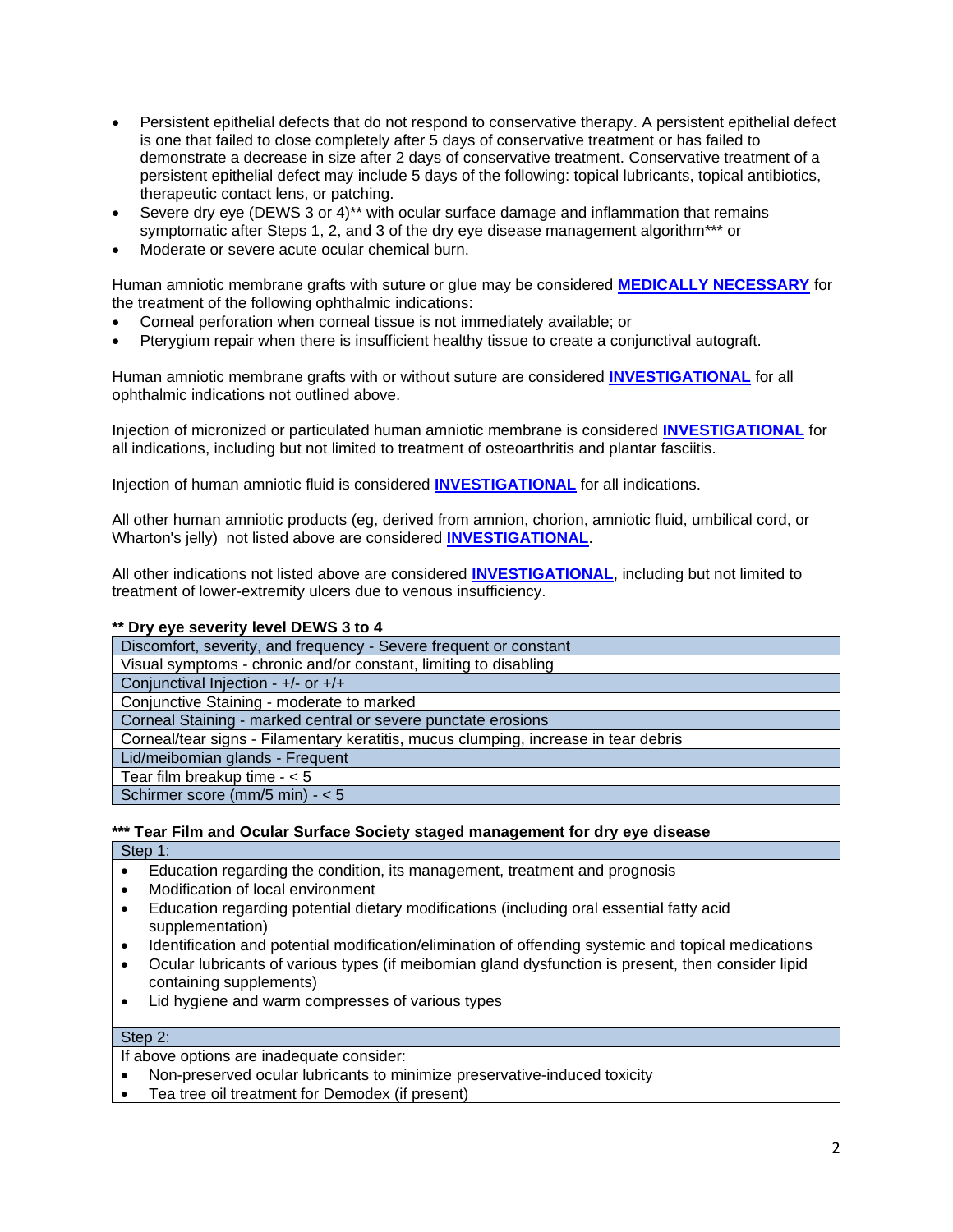- Tear conservation
- Punctal occlusion
- Moisture chamber spectacles/goggles
- Overnight treatments (such as ointment or moisture chamber devices)
- In-office, physical heating and expression of the meibomian glands
- In-office intense pulsed light therapy for meibomian gland dysfunction
- Prescription drugs to manage dry eye disease
- Topical antibiotic or antibiotic/steroid combination applied to the lid margins for anterior blepharitis (if present)
- Topical corticosteroid (limited duration)
- Topical secretagogues
- Topical non-glucocorticoid immunomodulatory drugs (such as cyclosporine)
- Topical LFA-1 antagonist drugs (such as lifitegrast)
- Oral macrolide or tetracycline antibiotics

### Step 3:

If above options are inadequate consider:

- Oral secretagogues
- Autologous/allogeneic serum eye drops
- Therapeutic contact lens options
- Soft bandage lenses
- Rigid scleral lenses

#### Step 4:

If above options are inadequate consider:

- Topical corticosteroid for longer duration
- Amniotic membrane grafts
- Surgical punctal occlusion
- Other surgical approaches (eg tarsorrhaphy, salivary gland transplantation)

## <span id="page-2-1"></span>**Prior Authorization Information**

**Inpatient**

• For services described in this policy, precertification/preauthorization **IS REQUIRED** for all products if the procedure is performed **inpatient**.

**Outpatient**

• For services described in this policy, see below for products where prior authorization **might be required** if the procedure is performed **outpatient**.

|                                              | <b>Outpatient</b>                           |
|----------------------------------------------|---------------------------------------------|
| <b>Commercial Managed Care (HMO and POS)</b> | Prior authorization is not required.        |
| <b>Commercial PPO and Indemnity</b>          | Prior authorization is not required.        |
| Medicare HMO Blue <sup>SM</sup>              | Prior authorization is <b>not required.</b> |
| Medicare PPO Blue <sup>SM</sup>              | Prior authorization is not required.        |

### <span id="page-2-0"></span>**CPT Codes / HCPCS Codes / ICD Codes**

*Inclusion or exclusion of a code does not constitute or imply member coverage or provider reimbursement. Please refer to the member's contract benefits in effect at the time of service to determine coverage or non-coverage as it applies to an individual member.*

*Providers should report all services using the most up-to-date industry-standard procedure, revenue, and diagnosis codes, including modifiers where applicable.*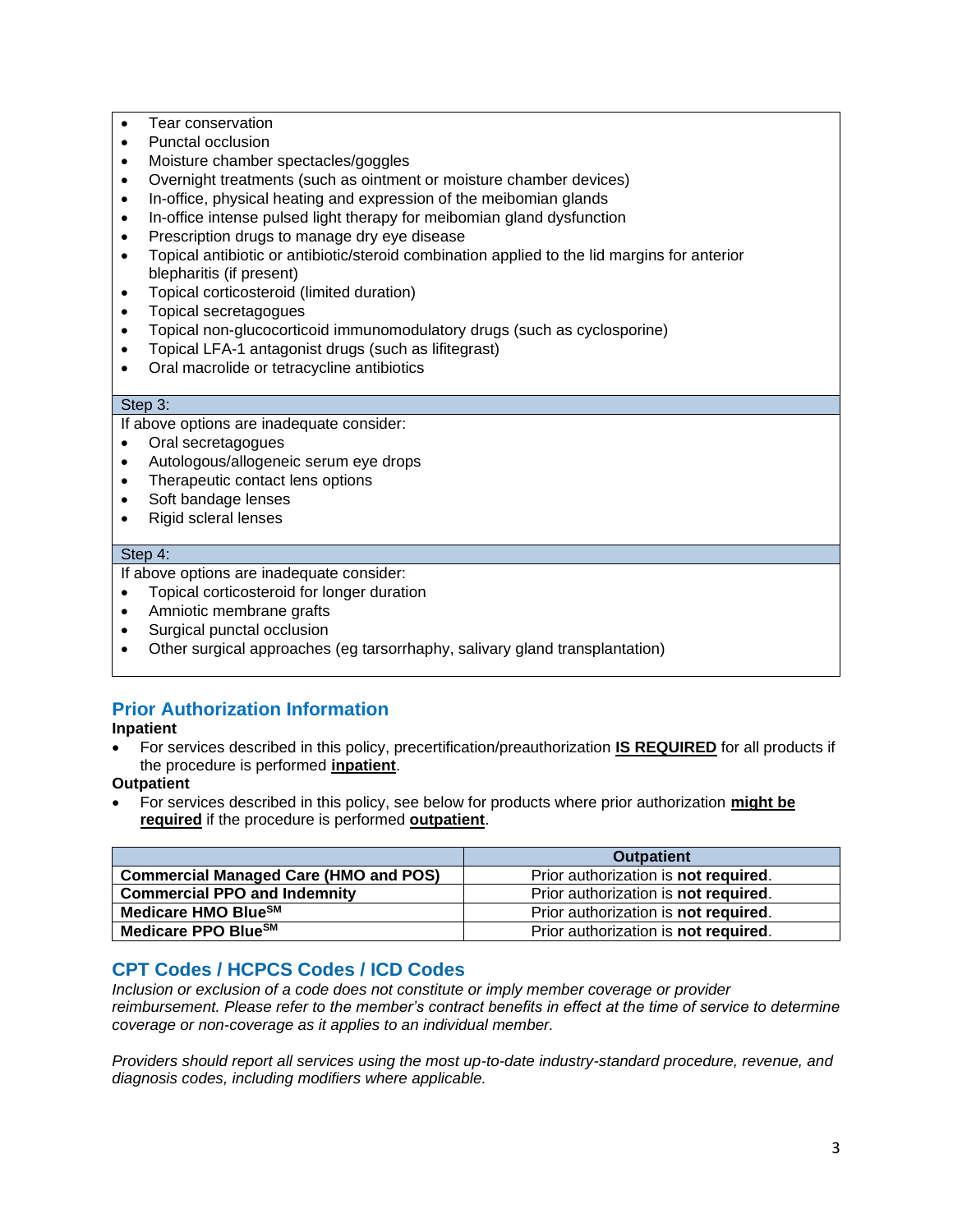*The following codes are included below for informational purposes only; this is not an all-inclusive list.*

**The above medical necessity criteria MUST be met for the following codes to be covered for Commercial Members: Managed Care (HMO and POS), PPO, Indemnity, Medicare HMO Blue and Medicare PPO Blue:**

| <b>HCPCS</b> |                                                                            |
|--------------|----------------------------------------------------------------------------|
| codes:       | <b>Code Description</b>                                                    |
| Q4132        | Grafix core and grafixpl core, per square centimeter                       |
| Q4133        | Grafix prime, grafixpl prime, stravix and stravixpl, per square centimeter |
| Q4151        | Amnioband or guardian, per square centimeter                               |
| Q4154        | Biovance, per square centimeter                                            |
| Q4159        | Affinity, per square centimeter                                            |
| Q4168        | Amnioband, 1 mg                                                            |
| Q4186        | Epifix, per square centimeter                                              |
| Q4187        | Epicord, per sq cm                                                         |

### **HCPCS Codes**

**The following ICD Diagnosis Codes are considered medically necessary when submitted with the HCPCS codes above if medical necessity criteria are met:**

### **ICD-10 Diagnosis Coding**

| <b>ICD-10-CM-</b><br>diagnosis | <b>Code Description</b>                                             |
|--------------------------------|---------------------------------------------------------------------|
| codes:                         |                                                                     |
| E08.621                        | Diabetes mellitus due to underlying condition with foot ulcer       |
| E08.622                        | Diabetes mellitus due to underlying condition with other skin ulcer |
| E09.621                        | Drug or chemical induced diabetes mellitus with foot ulcer          |
| E09.622                        | Drug or chemical induced diabetes mellitus with other skin ulcer    |
| E10.621                        | Type 1 diabetes mellitus with foot ulcer                            |
| E10.622                        | Type 1 diabetes mellitus with other skin ulcer                      |
| E11.621                        | Type 2 diabetes mellitus with foot ulcer                            |
| E11.622                        | Type 2 diabetes mellitus with other skin ulcer                      |
| E13.621                        | Other specified diabetes mellitus with foot ulcer                   |
| E13.622                        | Other specified diabetes mellitus with other skin ulcer             |

**The above medical necessity criteria MUST be met for the following codes to be covered for Commercial Members: Managed Care (HMO and POS), PPO, Indemnity, Medicare HMO Blue and Medicare PPO Blue:**

### **CPT Codes**

|       | CPT codes:   Code Description                                               |
|-------|-----------------------------------------------------------------------------|
| 65779 | Placement of amniotic membrane on the ocular surface; single layer, sutured |

**The following ICD Diagnosis Codes are considered medically necessary when submitted with the HCPCS codes above if medical necessity criteria are met:**

### **ICD-10 Diagnosis Coding**

| <b>ICD-10-CM-</b><br>diagnosis<br>codes: | <b>Code Description</b>                  |
|------------------------------------------|------------------------------------------|
| H04.121                                  | Dry eye syndrome of right lacrimal gland |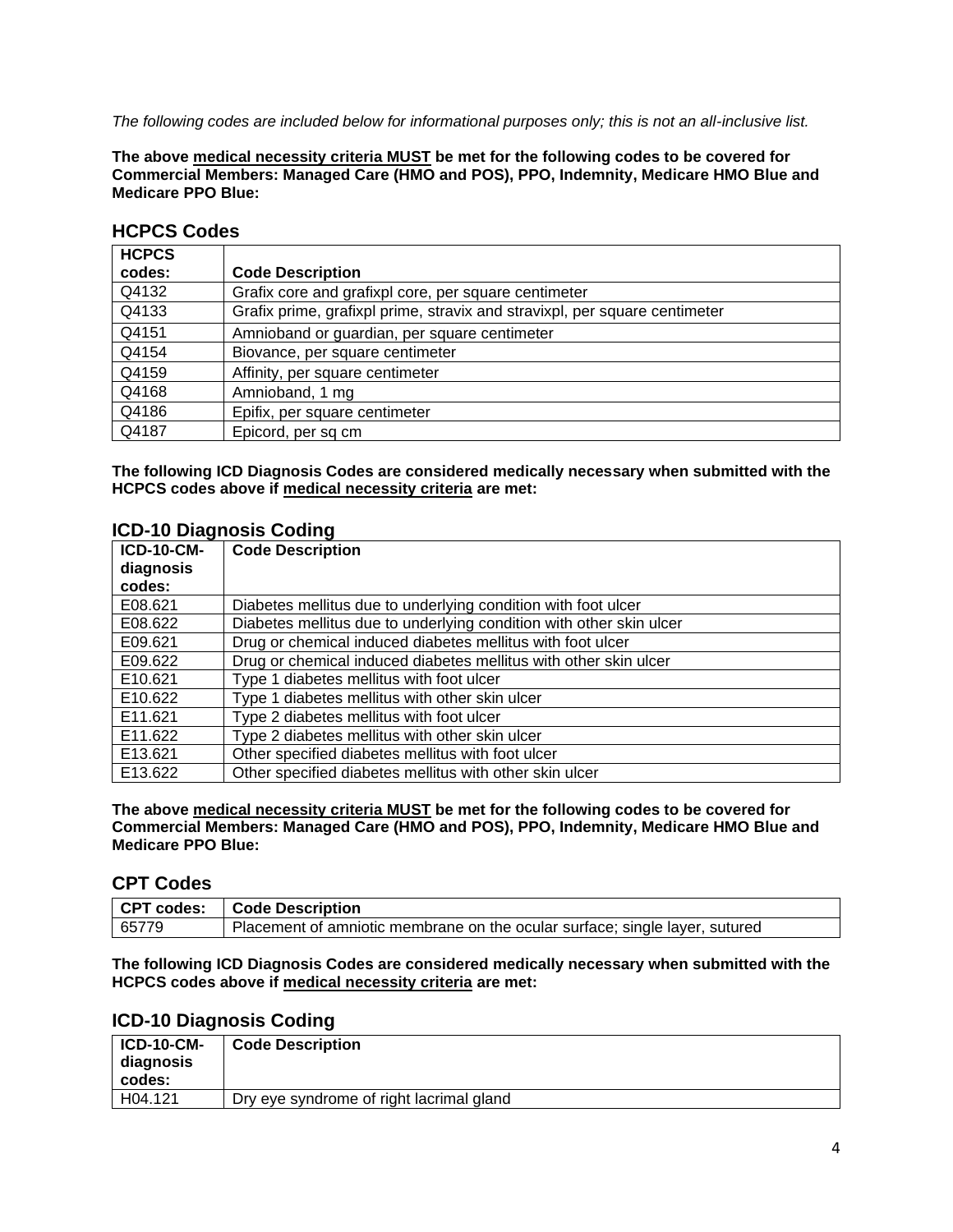| H04.122             | Dry eye syndrome of left lacrimal gland            |
|---------------------|----------------------------------------------------|
| H04.123             | Dry eye syndrome of bilateral lacrimal glands      |
| H04.129             | Dry eye syndrome of unspecified lacrimal gland     |
| H11.001             | Unspecified pterygium of right eye                 |
| H11.002             | Unspecified pterygium of left eye                  |
| H <sub>11.003</sub> | Unspecified pterygium of eye, bilateral            |
| H11.009             | Unspecified pterygium of unspecified eye           |
| H11.011             | Amyloid pterygium of right eye                     |
| H11.012             | Amyloid pterygium of left eye                      |
| H11.013             | Amyloid pterygium of eye, bilateral                |
| H11.019             | Amyloid pterygium of unspecified eye               |
| H11.021             | Central pterygium of right eye                     |
| H11.022             | Central pterygium of left eye                      |
| H11.023             | Central pterygium of eye, bilateral                |
| H11.029             | Central pterygium of unspecified eye               |
| H11.031             | Double pterygium of right eye                      |
| H11.032             | Double pterygium of left eye                       |
| H11.033             | Double pterygium of eye, bilateral                 |
| H11.039             | Double pterygium of unspecified eye                |
| H11.041             | Peripheral pterygium, stationary, right eye        |
| H11.042             | Peripheral pterygium, stationary, left eye         |
| H11.043             | Peripheral pterygium, stationary, bilateral        |
| H11.049             | Peripheral pterygium, stationary, unspecified eye  |
| H11.051             | Peripheral pterygium, progressive, right eye       |
| H11.052             | Peripheral pterygium, progressive, left eye        |
| H11.053             | Peripheral pterygium, progressive, bilateral       |
| H11.059             | Peripheral pterygium, progressive, unspecified eye |
| H11.061             | Recurrent pterygium of right eye                   |
| H11.062             | Recurrent pterygium of left eye                    |
| H11.063             | Recurrent pterygium of eye, bilateral              |
| H11.069             | Recurrent pterygium of unspecified eye             |
| H16.001             | Unspecified corneal ulcer, right eye               |
| H16.002             | Unspecified corneal ulcer, left eye                |
| H16.003             | Unspecified corneal ulcer, bilateral               |
| H16.009             | Unspecified corneal ulcer, unspecified eye         |
| H16.011             | Central corneal ulcer, right eye                   |
| H16.012             | Central corneal ulcer, left eye                    |
| H16.013             | Central corneal ulcer, bilateral                   |
| H16.019             | Central corneal ulcer, unspecified eye             |
| H16.021             | Ring corneal ulcer, right eye                      |
| H16.022             | Ring corneal ulcer, left eye                       |
| H16.023             | Ring corneal ulcer, bilateral                      |
| H16.029             | Ring corneal ulcer, unspecified eye                |
| H16.031             | Corneal ulcer with hypopyon, right eye             |
| H16.032             | Corneal ulcer with hypopyon, left eye              |
| H16.033             | Corneal ulcer with hypopyon, bilateral             |
| H16.039             | Corneal ulcer with hypopyon, unspecified eye       |
| H16.041             | Marginal corneal ulcer, right eye                  |
| H16.042             | Marginal corneal ulcer, left eye                   |
| H16.043             | Marginal corneal ulcer, bilateral                  |
| H16.049             | Marginal corneal ulcer, unspecified eye            |
| H16.051             | Mooren's corneal ulcer, right eye                  |
| H16.052             | Mooren's corneal ulcer, left eye                   |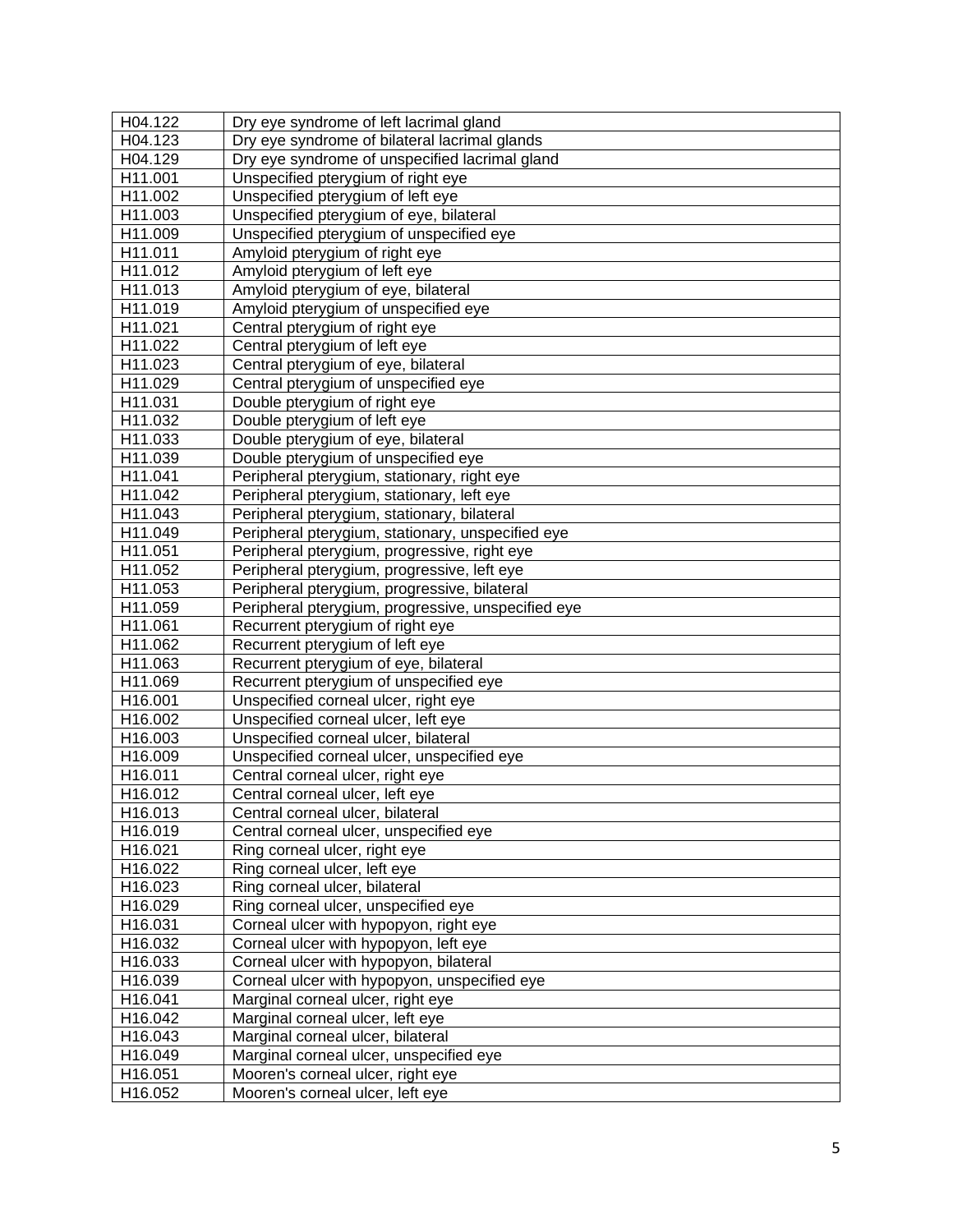| H16.053            | Mooren's corneal ulcer, bilateral                                                          |
|--------------------|--------------------------------------------------------------------------------------------|
| H16.059            | Mooren's corneal ulcer, unspecified eye                                                    |
| H16.061            | Mycotic corneal ulcer, right eye                                                           |
| H16.062            | Mycotic corneal ulcer, left eye                                                            |
| H16.063            | Mycotic corneal ulcer, bilateral                                                           |
| H16.069            | Mycotic corneal ulcer, unspecified eye                                                     |
| H16.071            | Perforated corneal ulcer, right eye                                                        |
| H16.072            | Perforated corneal ulcer, left eye                                                         |
| H16.073            | Perforated corneal ulcer, bilateral                                                        |
| H16.079            | Perforated corneal ulcer, unspecified eye                                                  |
| H16.231            | Neurotrophic keratoconjunctivitis, right eye                                               |
| H16.232            | Neurotrophic keratoconjunctivitis, left eye                                                |
| H16.233            | Neurotrophic keratoconjunctivitis, bilateral                                               |
| H16.239            | Neurotrophic keratoconjunctivitis, unspecified eye                                         |
| H18.10             | Bullous keratopathy, unspecified eye                                                       |
| H <sub>18.12</sub> | Bullous keratopathy, left eye                                                              |
| H18.13             | Bullous keratopathy, bilateral                                                             |
| H18.831            | Recurrent erosion of cornea, right eye                                                     |
| H18.832            | Recurrent erosion of cornea, left eye                                                      |
| H18.833            | Recurrent erosion of cornea, bilateral                                                     |
| H18.839            | Recurrent erosion of cornea, unspecified eye                                               |
| L51.1              | Stevens-Johnson syndrome                                                                   |
| T26.50XA           | Corrosion of unspecified eyelid and periocular area, initial encounter                     |
| T26.50XD           | Corrosion of unspecified eyelid and periocular area, subsequent encounter                  |
| T26.50XS           | Corrosion of unspecified eyelid and periocular area, sequela                               |
| T26.51XA           | Corrosion of right eyelid and periocular area, initial encounter                           |
| T26.51XD           | Corrosion of right eyelid and periocular area, subsequent encounter                        |
| T26.51XS           | Corrosion of right eyelid and periocular area, sequela                                     |
| T26.52XA           | Corrosion of left eyelid and periocular area, initial encounter                            |
| T26.52XD           | Corrosion of left eyelid and periocular area, subsequent encounter                         |
| T26.52XS           | Corrosion of left eyelid and periocular area, sequela                                      |
| T26.60XA           | Corrosion of cornea and conjunctival sac, unspecified eye, initial encounter               |
| T26.60XD           | Corrosion of cornea and conjunctival sac, unspecified eye, subsequent encounter            |
| T26.60XA           | Corrosion of cornea and conjunctival sac, unspecified eye, sequela                         |
| T26.61XA           | Corrosion of cornea and conjunctival sac, right eye, initial encounter                     |
| T26.61XD           | Corrosion of cornea and conjunctival sac, right eye, subsequent encounter                  |
| T26.61XS           | Corrosion of cornea and conjunctival sac, right eye, sequela                               |
| T26.62XA           | Corrosion of cornea and conjunctival sac, left eye, initial encounter                      |
| T26.62XD           | Corrosion of cornea and conjunctival sac, left eye, subsequent encounter                   |
| T26.62XS           | Corrosion of cornea and conjunctival sac, left eye, sequela                                |
| T26.70XA           | Corrosion with resulting rupture and destruction of unspecified eyeball, initial encounter |
| T26.70XD           | Corrosion with resulting rupture and destruction of unspecified eyeball, subsequent        |
|                    | encounter                                                                                  |
| T26.70XS           | Corrosion with resulting rupture and destruction of unspecified eyeball, sequela           |
| T26.71XA           | Corrosion with resulting rupture and destruction of right eyeball, initial encounter       |
| T26.71XD           | Corrosion with resulting rupture and destruction of right eyeball, subsequent encounter    |
| T26.71XS           | Corrosion with resulting rupture and destruction of right eyeball, sequela                 |
| T26.72XA           | Corrosion with resulting rupture and destruction of left eyeball, initial encounter        |
| T26.72XD           | Corrosion with resulting rupture and destruction of left eyeball, subsequent encounter     |
| T26.72XS           | Corrosion with resulting rupture and destruction of left eyeball, sequela                  |
| T26.80XA           | Corrosions of other specified parts of unspecified eye and adnexa, initial encounter       |
| T26.80XD           | Corrosions of other specified parts of unspecified eye and adnexa, subsequent              |
|                    | encounter                                                                                  |
| T26.80XS           | Corrosions of other specified parts of unspecified eye and adnexa, sequela                 |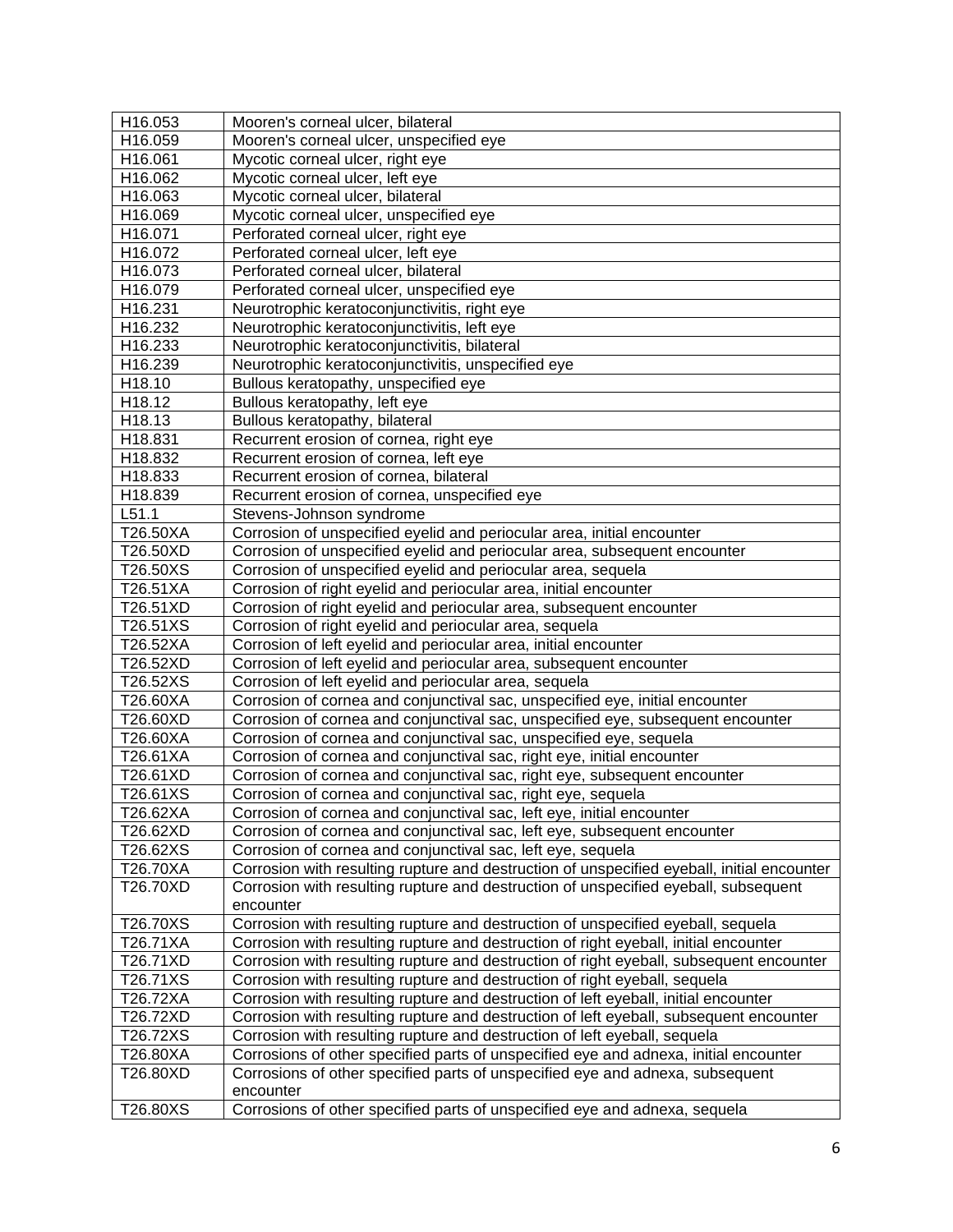| T26.81XA | Corrosions of other specified parts of right eye and adnexa, initial encounter    |
|----------|-----------------------------------------------------------------------------------|
| T26.81XD | Corrosions of other specified parts of right eye and adnexa, subsequent encounter |
| T26.81XS | Corrosions of other specified parts of right eye and adnexa, sequela              |
| T26.82XA | Corrosions of other specified parts of left eye and adnexa, initial encounter     |
| T26.82XD | Corrosions of other specified parts of left eye and adnexa, subsequent encounter  |
| T26.82XS | Corrosions of other specified parts of left eye and adnexa, sequela               |
| T26.90XA | Corrosion of unspecified eye and adnexa, part unspecified, initial encounter      |
| T26.90XD | Corrosion of unspecified eye and adnexa, part unspecified, subsequent encounter   |
| T26.90XS | Corrosion of unspecified eye and adnexa, part unspecified, sequela                |
| T26.91XA | Corrosion of right eye and adnexa, part unspecified, initial encounter            |
| T26.91XD | Corrosion of right eye and adnexa, part unspecified, subsequent encounter         |
| T26.91XS | Corrosion of right eye and adnexa, part unspecified, sequela                      |
| T26.92XA | Corrosion of left eye and adnexa, part unspecified, initial encounter             |
| T26.92XD | Corrosion of left eye and adnexa, part unspecified, subsequent encounter          |
| T26.92XS | Corrosion of left eye and adnexa, part unspecified, sequela                       |

**The above medical necessity criteria MUST be met for the following codes to be covered for Commercial Members: Managed Care (HMO and POS), PPO, Indemnity, Medicare HMO Blue and Medicare PPO Blue:**

### **CPT Codes**

| --------- |                                                                       |
|-----------|-----------------------------------------------------------------------|
|           | CPT codes:   Code Description                                         |
| 65778     | Placement of amniotic membrane on the ocular surface; without sutures |

**The following ICD Diagnosis Codes are considered medically necessary when submitted with the HCPCS codes above if medical necessity criteria are met:**

## **ICD-10 Diagnosis Coding**

| <b>ICD-10-CM-</b>   | <b>Code Description</b>                        |
|---------------------|------------------------------------------------|
| diagnosis           |                                                |
| codes:              |                                                |
| H04.121             | Dry eye syndrome of right lacrimal gland       |
| H04.122             | Dry eye syndrome of left lacrimal gland        |
| H04.123             | Dry eye syndrome of bilateral lacrimal glands  |
| H04.129             | Dry eye syndrome of unspecified lacrimal gland |
| H <sub>16.001</sub> | Unspecified corneal ulcer, right eye           |
| H16.002             | Unspecified corneal ulcer, left eye            |
| H <sub>16.003</sub> | Unspecified corneal ulcer, bilateral           |
| H16.009             | Unspecified corneal ulcer, unspecified eye     |
| H16.011             | Central corneal ulcer, right eye               |
| H16.012             | Central corneal ulcer, left eye                |
| H16.013             | Central corneal ulcer, bilateral               |
| H <sub>16.019</sub> | Central corneal ulcer, unspecified eye         |
| H16.021             | Ring corneal ulcer, right eye                  |
| H16.022             | Ring corneal ulcer, left eye                   |
| H16.023             | Ring corneal ulcer, bilateral                  |
| H16.029             | Ring corneal ulcer, unspecified eye            |
| H16.031             | Corneal ulcer with hypopyon, right eye         |
| H16.032             | Corneal ulcer with hypopyon, left eye          |
| H16.033             | Corneal ulcer with hypopyon, bilateral         |
| H16.039             | Corneal ulcer with hypopyon, unspecified eye   |
| H16.041             | Marginal corneal ulcer, right eye              |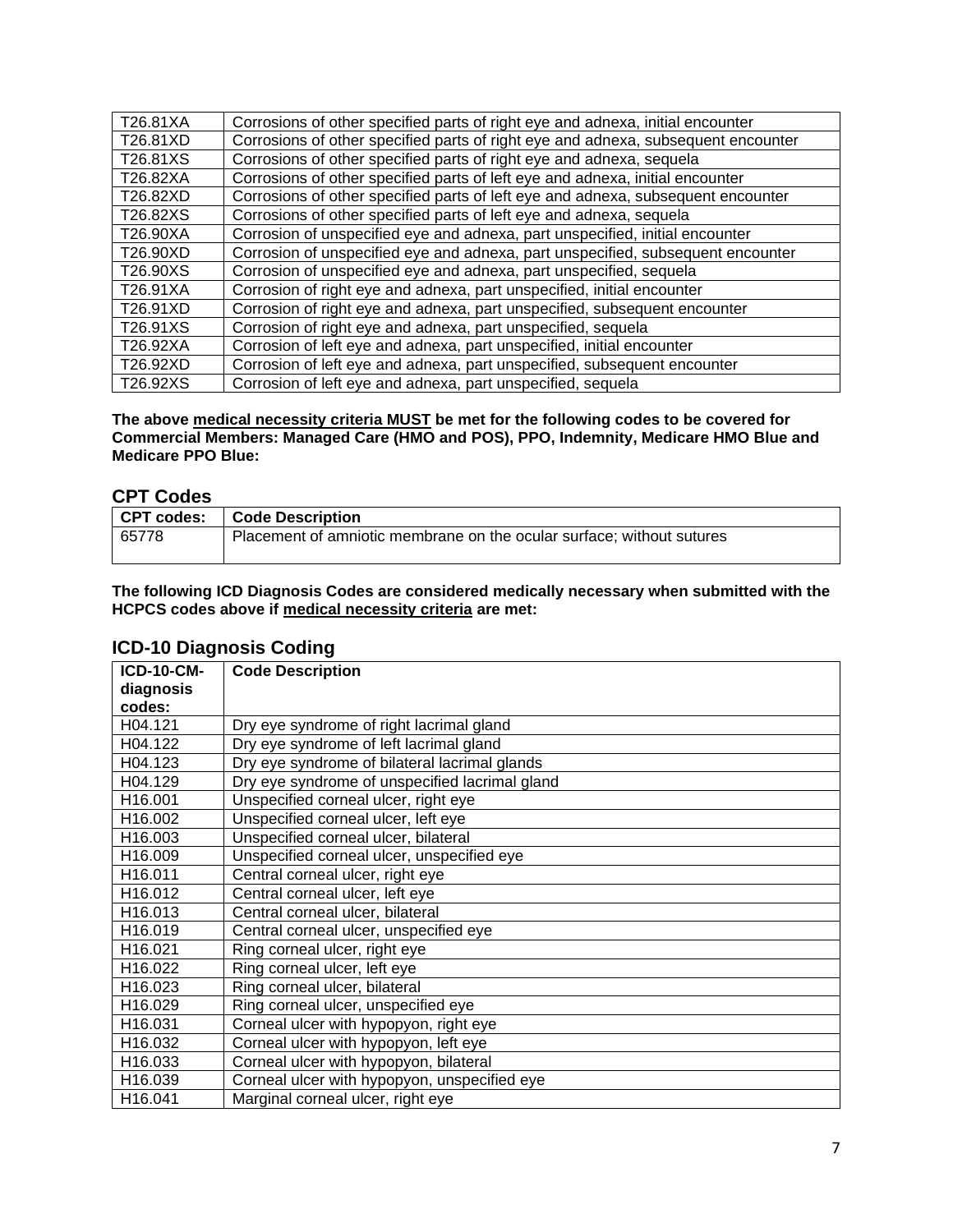| H16.042  | Marginal corneal ulcer, left eye                                                           |
|----------|--------------------------------------------------------------------------------------------|
| H16.043  | Marginal corneal ulcer, bilateral                                                          |
| H16.049  | Marginal corneal ulcer, unspecified eye                                                    |
| H16.051  | Mooren's corneal ulcer, right eye                                                          |
| H16.052  | Mooren's corneal ulcer, left eye                                                           |
| H16.053  | Mooren's corneal ulcer, bilateral                                                          |
| H16.059  | Mooren's corneal ulcer, unspecified eye                                                    |
| H16.061  | Mycotic corneal ulcer, right eye                                                           |
| H16.062  | Mycotic corneal ulcer, left eye                                                            |
| H16.063  | Mycotic corneal ulcer, bilateral                                                           |
| H16.069  | Mycotic corneal ulcer, unspecified eye                                                     |
| H16.231  | Neurotrophic keratoconjunctivitis, right eye                                               |
| H16.232  | Neurotrophic keratoconjunctivitis, left eye                                                |
| H16.233  | Neurotrophic keratoconjunctivitis, bilateral                                               |
| H16.239  | Neurotrophic keratoconjunctivitis, unspecified eye                                         |
| H18.10   | Bullous keratopathy, unspecified eye                                                       |
| H18.12   | Bullous keratopathy, left eye                                                              |
| H18.13   | Bullous keratopathy, bilateral                                                             |
| H18.831  | Recurrent erosion of cornea, right eye                                                     |
| H18.832  | Recurrent erosion of cornea, left eye                                                      |
| H18.833  | Recurrent erosion of cornea, bilateral                                                     |
| H18.839  | Recurrent erosion of cornea, unspecified eye                                               |
| L51.1    | Stevens-Johnson syndrome                                                                   |
| T26.50XA | Corrosion of unspecified eyelid and periocular area, initial encounter                     |
| T26.50XD | Corrosion of unspecified eyelid and periocular area, subsequent encounter                  |
| T26.50XS | Corrosion of unspecified eyelid and periocular area, sequela                               |
| T26.51XA | Corrosion of right eyelid and periocular area, initial encounter                           |
| T26.51XD | Corrosion of right eyelid and periocular area, subsequent encounter                        |
| T26.51XS | Corrosion of right eyelid and periocular area, sequela                                     |
| T26.52XA | Corrosion of left eyelid and periocular area, initial encounter                            |
| T26.52XD | Corrosion of left eyelid and periocular area, subsequent encounter                         |
| T26.52XS | Corrosion of left eyelid and periocular area, sequela                                      |
| T26.60XA | Corrosion of cornea and conjunctival sac, unspecified eye, initial encounter               |
| T26.60XD | Corrosion of cornea and conjunctival sac, unspecified eye, subsequent encounter            |
| T26.60XA | Corrosion of cornea and conjunctival sac, unspecified eye, sequela                         |
| T26.61XA | Corrosion of cornea and conjunctival sac, right eye, initial encounter                     |
| T26.61XD | Corrosion of cornea and conjunctival sac, right eye, subsequent encounter                  |
| T26.61XS | Corrosion of cornea and conjunctival sac, right eye, sequela                               |
| T26.62XA | Corrosion of cornea and conjunctival sac, left eye, initial encounter                      |
| T26.62XD | Corrosion of cornea and conjunctival sac, left eye, subsequent encounter                   |
| T26.62XS | Corrosion of cornea and conjunctival sac, left eye, sequela                                |
| T26.70XA | Corrosion with resulting rupture and destruction of unspecified eyeball, initial encounter |
| T26.70XD | Corrosion with resulting rupture and destruction of unspecified eyeball, subsequent        |
|          | encounter                                                                                  |
| T26.70XS | Corrosion with resulting rupture and destruction of unspecified eyeball, sequela           |
| T26.71XA | Corrosion with resulting rupture and destruction of right eyeball, initial encounter       |
| T26.71XD | Corrosion with resulting rupture and destruction of right eyeball, subsequent encounter    |
| T26.71XS | Corrosion with resulting rupture and destruction of right eyeball, sequela                 |
| T26.72XA | Corrosion with resulting rupture and destruction of left eyeball, initial encounter        |
| T26.72XD | Corrosion with resulting rupture and destruction of left eyeball, subsequent encounter     |
| T26.72XS | Corrosion with resulting rupture and destruction of left eyeball, sequela                  |
| T26.80XA | Corrosions of other specified parts of unspecified eye and adnexa, initial encounter       |
| T26.80XD | Corrosions of other specified parts of unspecified eye and adnexa, subsequent              |
|          | encounter                                                                                  |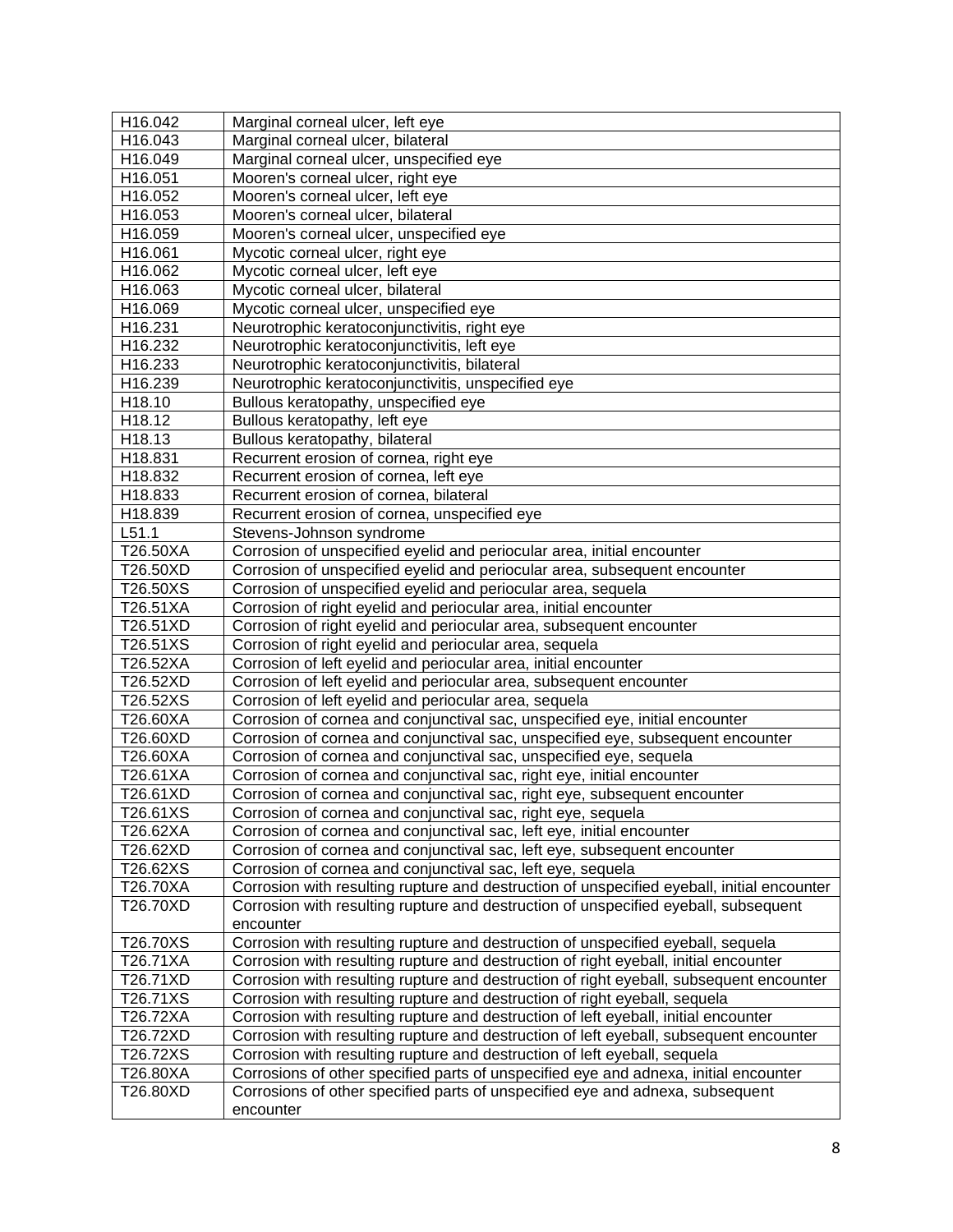| Corrosions of other specified parts of right eye and adnexa, initial encounter    |
|-----------------------------------------------------------------------------------|
| Corrosions of other specified parts of right eye and adnexa, subsequent encounter |
|                                                                                   |
|                                                                                   |
| Corrosions of other specified parts of left eye and adnexa, subsequent encounter  |
|                                                                                   |
|                                                                                   |
| Corrosion of unspecified eye and adnexa, part unspecified, subsequent encounter   |
|                                                                                   |
|                                                                                   |
|                                                                                   |
|                                                                                   |
|                                                                                   |
|                                                                                   |
|                                                                                   |
| Corrosion of unspecified eye and adnexa, part unspecified, initial encounter      |

### **The following HCPCS codes are considered investigational for Commercial Members: Managed Care (HMO and POS), PPO, Indemnity, Medicare HMO Blue and Medicare PPO Blue:**

## **HCPCS Codes**

| <b>HCPCS</b> |                                                                      |
|--------------|----------------------------------------------------------------------|
| codes:       | <b>Code Description</b>                                              |
| A2001        | Innovamatrix ac, per square centimeter                               |
| A2013        | Innovamatrix fs, per square centimeter                               |
| Q4137        | Amnioexcel, amnioexcel plus or biodexcel, per square centimeter      |
| Q4138        | Biodfence dryflex, per square centimeter                             |
| Q4139        | AmnioMatrix or BioDMatrix, injectable, 1 cc                          |
| Q4140        | Biodfence, per square centimeter                                     |
| Q4145        | EpiFix, injectable, 1 mg                                             |
| Q4148        | Neox cord 1k, neox cord rt, or clarix cord 1k, per square centimeter |
| Q4150        | Allowrap ds or dry, per square centimeter                            |
| Q4153        | Dermavest and plurivest, per square centimeter                       |
| Q4155        | NeoxFlo or ClarixFlo, 1 mg                                           |
| Q4156        | Neox 100 or clarix 100, per square centimeter                        |
| Q4157        | Kerecis omega3, per square centimeter                                |
| Q4160        | Nushield, per square centimeter                                      |
| Q4162        | Woundex flow, bioskin flow, 0.5 cc                                   |
| Q4163        | Woundex, bioskin, per square centimeter                              |
| Q4169        | Artacent wound, per square centimeter                                |
| Q4170        | Cygnus, per square centimeter                                        |
| Q4171        | Interfyl, 1 mg                                                       |
| Q4173        | Palingen or palingen xplus, per square centimeter                    |
| Q4174        | Palingen or promatrx, 0.36 mg per 0.25 cc                            |
| Q4176        | Neopatch, per square centimeter                                      |
| Q4177        | Floweramnioflo, 0.1 cc                                               |
| Q4178        | Floweramniopatch, per square centimeter                              |
| Q4179        | Flowerderm, per square centimeter                                    |
| Q4180        | Revita, per square centimeter                                        |
| Q4181        | Amnio Wound, per sq cm                                               |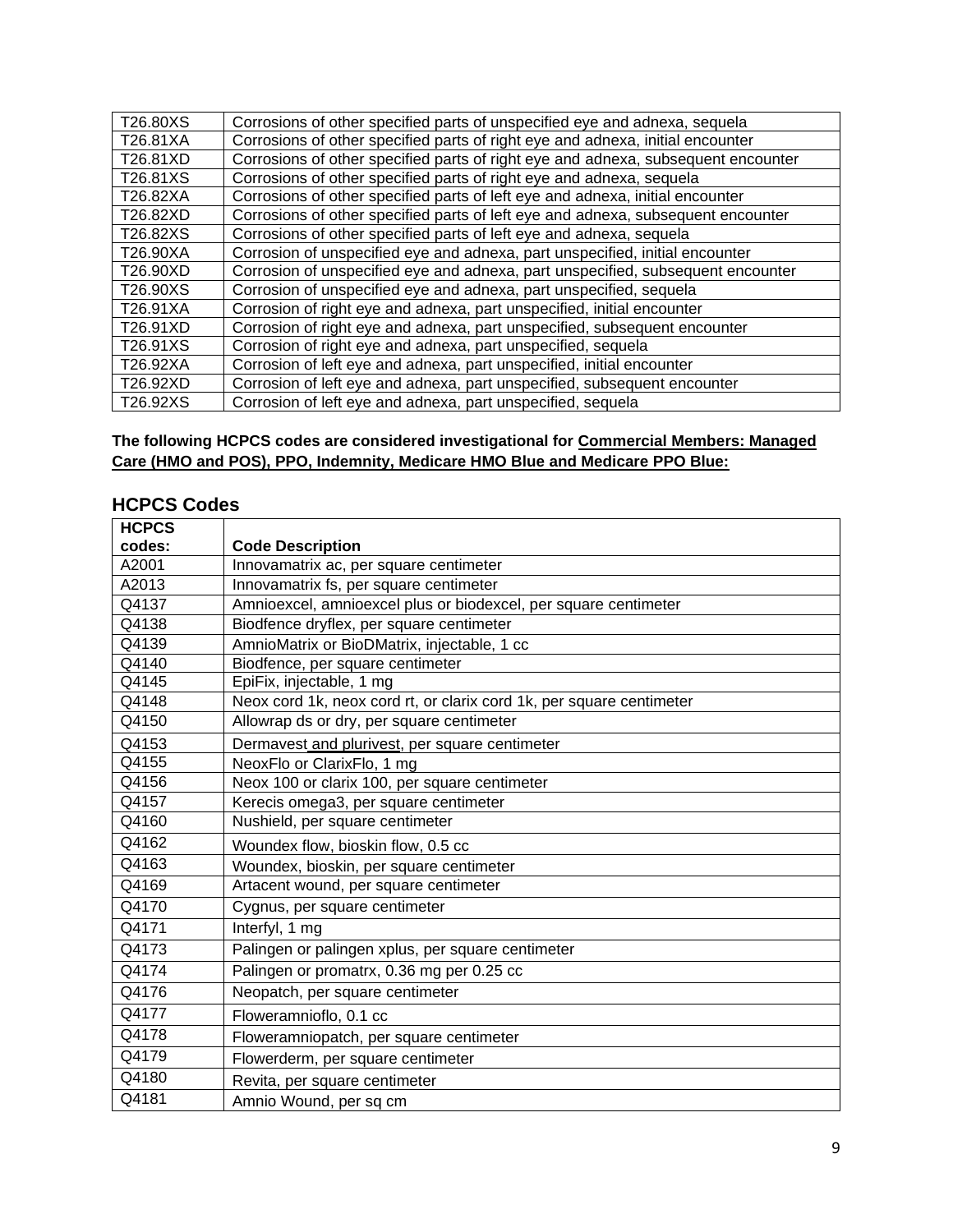| Q4183          | Surgigraft, per square centimeter                                            |
|----------------|------------------------------------------------------------------------------|
| Q4184          | Cellesta or cellesta duo, per square centimeter                              |
| Q4185          | Cellesta flowable amnion (25 mg per cc); per 0.5 cc                          |
| Q4188          | Amnioarmor, per square centimeter                                            |
| Q4189          | Artacent ac, 1 mg                                                            |
| Q4190          | Artacent ac, per square centimeter                                           |
| Q4191          | Restorigin, per square centimeter                                            |
| Q4192          | Restorigin, 1 cc                                                             |
| Q4194          | Novachor, per square centimeter                                              |
| Q4198          | Genesis amniotic membrane, per square centimeter                             |
| Q4199          | Cygnus matrix, per square centimeter                                         |
| Q4201          | Matrion, per square centimeter                                               |
| Q4204          | Xwrap, per square centimeter                                                 |
| Q4205          | Membrane graft or membrane wrap, per square centimeter                       |
| Q4206          | Fluid flow or fluid GF, 1 cc                                                 |
| Q4208          | Novafix, per square centimeter                                               |
| Q4209          | Surgraft, per square centimeter                                              |
| Q4210          | Axolotl graft or axolotl dualgraft, per square centimeter                    |
| Q4211          | Amnion bio or Axobiomembrane, per square centimeter                          |
| Q4212          | Allogen, per cc                                                              |
| Q4213          | Ascent, 0.5 mg                                                               |
| Q4214          | Cellesta cord, per square centimeter                                         |
| Q4215          | Axolotl ambient or axolotl cryo, 0.1 mg                                      |
| Q4216          | Artacent cord, per square centimeter                                         |
| Q4217          | Woundfix, BioWound, Woundfix Plus, BioWound Plus, Woundfix Xplus or BioWound |
| Q4218          | Xplus, per square centimeter                                                 |
| Q4219          | Surgicord, per square centimeter<br>Surgigraft-dual, per square centimeter   |
| Q4221          | Amniowrap2, per square centimeter                                            |
| Q4224          | Human health factor 10 amniotic patch (hhf10-p), per square centimeter       |
| Q4225          | Amniobind, per square centimeter                                             |
| Q4227          | Amniocore, per square centimeter                                             |
| Q4229          | Cogenex amniotic membrane, per square centimeter.                            |
| Q4230          | Cogenex flowable amnion, per 0.5 cc                                          |
| Q4231          | Corplex P, per cc                                                            |
| Q4232          | Corplex, per square centimeter                                               |
| Q4233          | Surfactor or Nudyn, per 0.5 cc."                                             |
| Q4234          | Xcellerate, per square centimeter                                            |
| Q4235          | Amniorepair or altiply, per square centimeter                                |
| Q4237          | Cryo-cord, per square centimeter                                             |
| Q4238          | Derm-maxx, per square centimeter                                             |
| Q4239          | Amnio-maxx or Amnio-maxx lite, per square centimeter                         |
| Q4240          | Corecyte, for topical use only, per 0.5 cc                                   |
|                |                                                                              |
| Q4241          | Polycyte, for topical use only, per 0.5 cc                                   |
| Q4242          | Amniocyte plus, per 0.5 cc                                                   |
| Q4244          | Procenta, per 200 mg                                                         |
| Q4245          | Amniotext, per cc                                                            |
| Q4246<br>Q4247 | Coretext or Protext, per cc<br>Amniotext patch, per square centimeter        |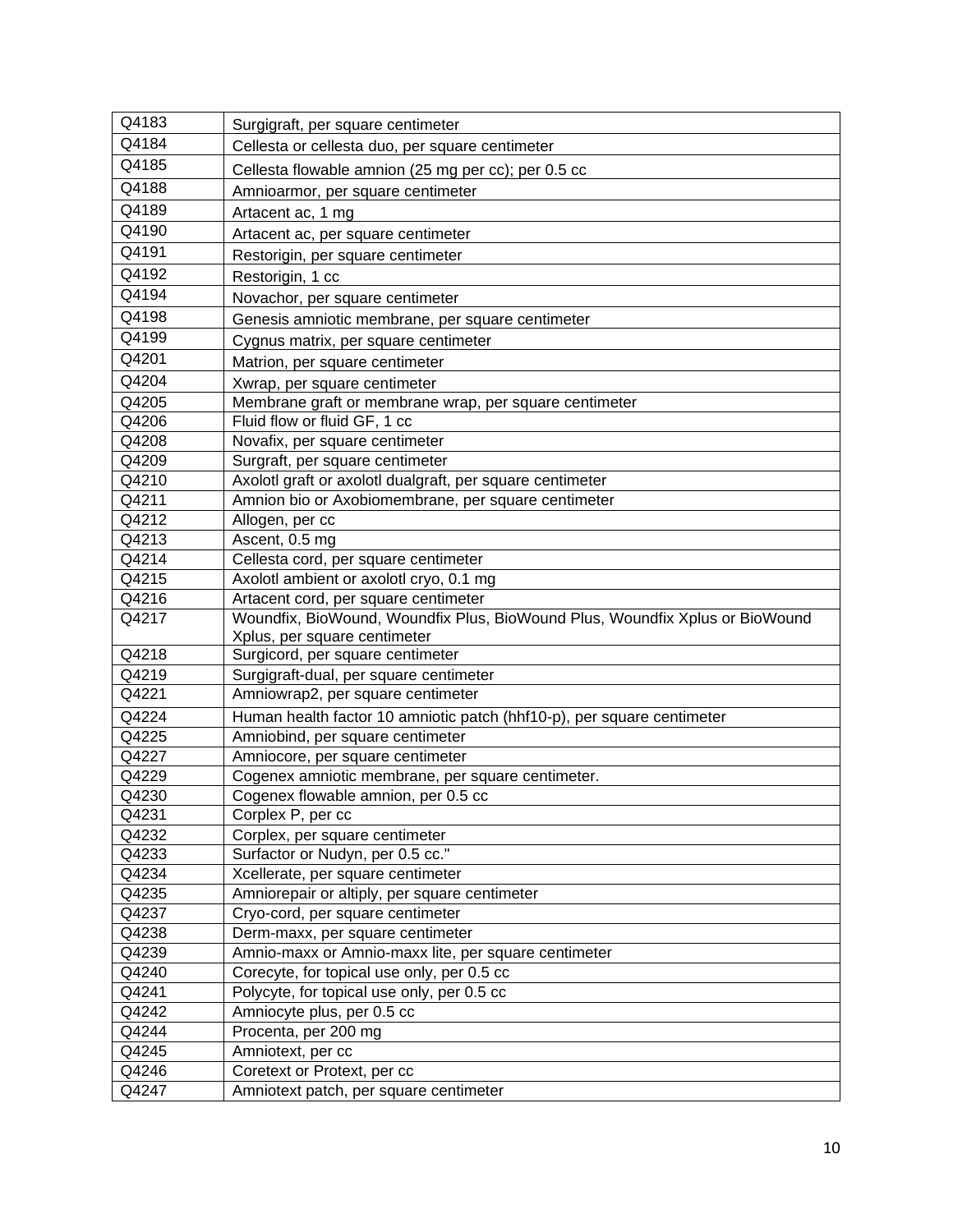| Q4248 | Dermacyte Amniotic Membrane Allograft, per square centimeter |
|-------|--------------------------------------------------------------|
| Q4249 | Amniply, for topical use only, per square centimeter         |
| Q4250 | Amnioamp-mp, per square centimeter                           |
| Q4251 | Vim, per square centimeter                                   |
| Q4252 | Vendaje, per square centimeter                               |
| Q4253 | Zenith amniotic membrane, per square centimeter              |
| Q4254 | Novafix dl, per square centimeter                            |
| Q4255 | Reguard, for topical use only, per square centimeter         |
| Q4256 | Mig-complete, per square centimeter                          |
| Q4257 | Relese, per square centimeter                                |
| Q4258 | Enverse, per square centimeter                               |

### <span id="page-10-0"></span>**Description**

### **Human Amniotic Membrane**

Human amniotic membrane (HAM) consists of 2 conjoined layers, the amnion, and chorion, and forms the innermost lining of the amniotic sac or placenta. When prepared for use as an allograft, the membrane is harvested immediately after birth, cleaned, sterilized, and either cryopreserved or dehydrated. Many products available using amnion, chorion, amniotic fluid, and umbilical cord are being studied for the treatment of a variety of conditions, including chronic full-thickness diabetic lower-extremity ulcers, venous ulcers, knee osteoarthritis, plantar fasciitis, and ophthalmic conditions. The products are formulated either as patches, which can be applied as wound covers, or as suspensions or particulates, or connective tissue extractions, which can be injected or applied topically.

Fresh amniotic membrane contains collagen, fibronectin, and hyaluronic acid, along with a combination of growth factors, cytokines, and anti-inflammatory proteins such as interleukin-1 receptor antagonist.<sup>1</sup> There is evidence that the tissue has anti-inflammatory, antifibroblastic, and antimicrobial properties. HAM is considered nonimmunogenic and has not been observed to cause a substantial immune response. It is believed that these properties are retained in cryopreserved HAM and dehydrated HAM products, resulting in a readily available tissue with regenerative potential. In support, 1 dehydrated HAM product has been shown to elute growth factors into saline and stimulate the migration of mesenchymal stem cells, both in vitro and in vivo. $2\overline{ }$ 

Use of a HAM graft, which is fixated by sutures, is an established treatment for disorders of the corneal surface, including neurotrophic keratitis, corneal ulcers and melts, following pterygium repair, Stevens-Johnson syndrome, and persistent epithelial defects. Amniotic membrane products that are inserted like a contact lens have more recently been investigated for the treatment of corneal and ocular surface disorders. Amniotic membrane patches are also being evaluated for the treatment of various other conditions, including skin wounds, burns, leg ulcers, and prevention of tissue adhesion in surgical procedures.<sup>1</sup> Additional indications studied in preclinical models include tendonitis, tendon repair, and nerve repair. The availability of HAM opens the possibility of regenerative medicine for an array of conditions.

#### **Amniotic Fluid**

Amniotic fluid surrounds the fetus during pregnancy and provides protection and nourishment. In the second half of gestation, most of the fluid is a result of micturition and secretion from the respiratory tract and gastrointestinal tract of the fetus, along with urea. $\frac{1}{n}$  The fluid contains proteins, carbohydrates, peptides, fats, amino acids, enzymes, hormones, pigments, and fetal cells. Use of human and bovine amniotic fluid for orthopedic conditions was first reported in 1927.<sup>3</sup> Amniotic fluid has been compared with synovial fluid, containing hyaluronan, lubricant, cholesterol, and cytokines. Injection of amniotic fluid or amniotic fluid-derived cells is currently being evaluated for the treatment of osteoarthritis and plantar fasciitis.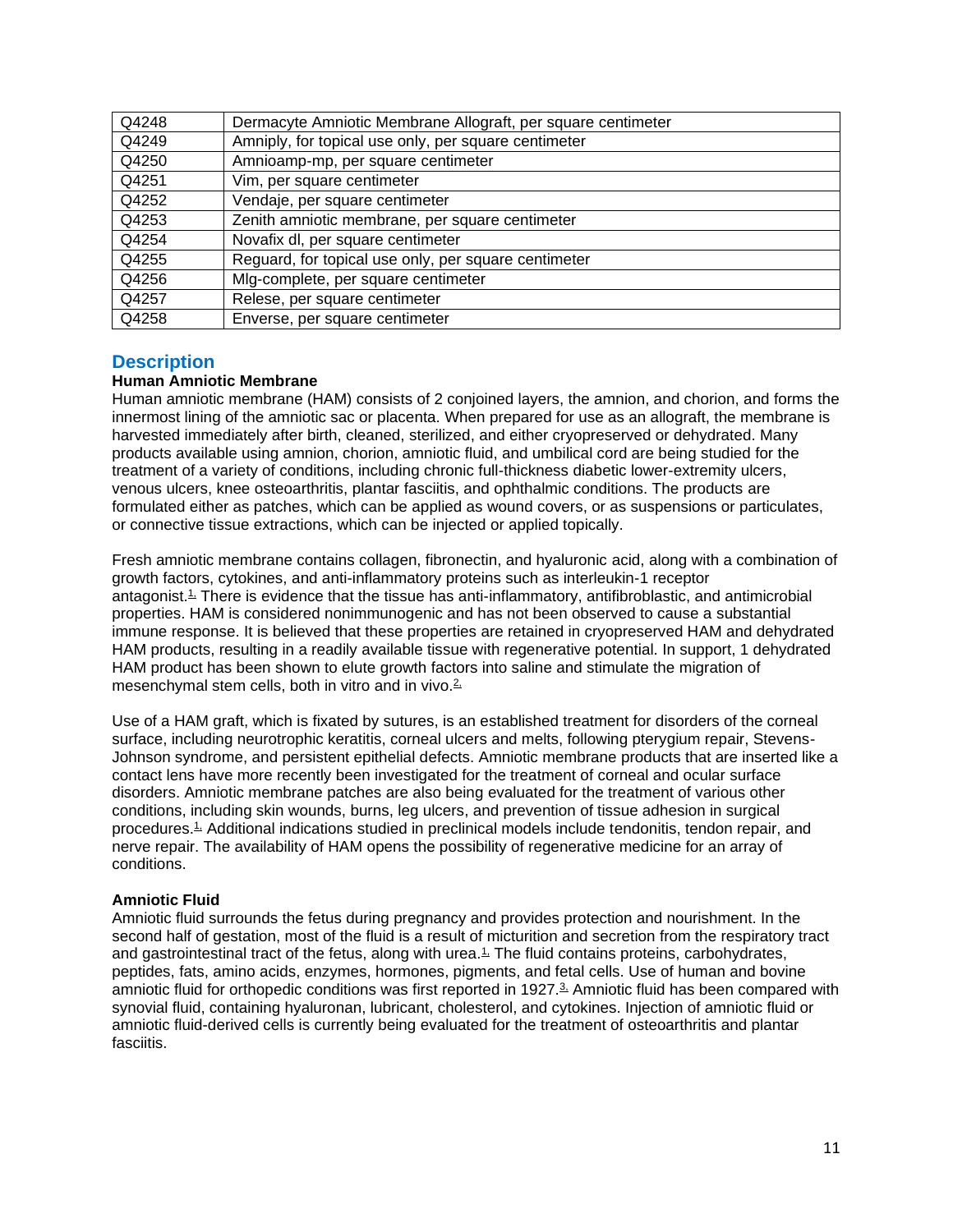Amniotic membrane and amniotic fluid are also being investigated as sources of pluripotent stem cells.[1,](https://www.evidencepositioningsystem.com/_w_0b4e04ee29a78cbb99e2b73e9d0633dedb0de44a307ad609/bcbsa_html/BCBSA/html/_blank) Pluripotent stem cells can be cultured and are capable of differentiation toward any cell type. The use of stem cells in orthopedic applications is addressed in policy [#254.](http://www.bluecrossma.org/medical-policies/sites/g/files/csphws2091/files/acquiadam-assets/254%20Orthopedic%20Applications%20of%20Stem%20Cell%20Therapy%20prn.pdf)

### **Summary**

Several commercially available forms of human amniotic membrane (HAM) and amniotic fluid can be administered by patches, topical application, or injection. Amniotic membrane and amniotic fluid are being evaluated for the treatment of a variety of conditions, including chronic full-thickness diabetic lowerextremity ulcers, venous ulcers, knee osteoarthritis, plantar fasciitis, and ophthalmic conditions.

### **Summary of Evidence**

### **Diabetic Lower-Extremity Ulcers**

For individuals who have non-healing diabetic lower-extremity ulcers who receive a patch or flowable formulation of HAM or placental membrane (ie, Affinity, AmnioBand Membrane, AmnioExcel, Biovance, EpiCord, EpiFix, Grafix), the evidence includes randomized controlled trials (RCTs). Relevant outcomes are symptoms, morbid events, functional outcomes, and quality of life. The RCTs evaluating amniotic and placental membrane products for the treatment of non-healing (<20% healing with ≥2 weeks of standard care) diabetic lower-extremity ulcers have compared HAM with standard care or with an established advanced wound care product. These trials used wound closure as the primary outcome measure, and some used power analysis, blinded assessment of wound healing, and intention-to-treat analysis. For the HAM products that have been sufficiently evaluated (ie, Affinity, AmnioBand Membrane, Biovance, EpiCord, EpiFix, Grafix), results have shown improved outcomes compared with standard care, and outcomes that are at least as good as an established advanced wound care product. Improved health outcomes in the RCTs are supported by multicenter registries. The evidence is sufficient to determine that the technology results in an improvement in the net health outcome.

### **Lower-Extremity Ulcers due to Venous Insufficiency**

For individuals who have lower-extremity ulcers due to venous insufficiency who receive a patch or flowable formulation of HAM, the evidence includes 2 RCTs. Relevant outcomes are symptoms, morbid events, functional outcomes, and quality of life. The published evidence on HAM for the treatment of venous leg ulcers includes 2 multicenter RCTs with EpiFix. One RCT reported a larger percent wound closure at 4 weeks, but the percentage of individuals with complete wound closure at 4 weeks did not differ between EpiFix and the standard of care. A second RCT evaluated complete wound closure at 12 weeks after weekly application of EpiFix or standard dressings with compression, but interpretation is limited by methodologic concerns. Two additional studies with other HAM products have been completed but not published, raising further questions about the efficacy of HAM for venous insufficiency ulcers. Therefore, corroboration with well-designed and well-conducted RCTs evaluating wound healing is needed to demonstrate efficacy for this indication. The evidence is insufficient to determine that the technology results in an improvement in the net health outcome.

#### **Osteoarthritis**

For individuals who have knee osteoarthritis who receive an injection of suspension or particulate formulation of HAM or amniotic fluid, the evidence includes a feasibility study. Relevant outcomes are symptoms, functional outcomes, quality of life, and treatment-related morbidity. The pilot study assessed the feasibility of a larger RCT evaluating HAM injection. Additional trials, which will have a larger sample size and longer follow-up, are needed to permit conclusions on the effect of this treatment. The evidence is insufficient to determine that the technology results in an improvement in the net health outcome.

#### **Plantar Fasciitis**

The evidence on injection of amniotic membrane for the treatment of plantar fasciitis includes preliminary studies and a larger (n=145) patient-blinded comparison of micronized injectable-HAM and placebo control. Injection of micronized amniotic membrane resulted in greater improvements in the visual analog score for pain and the Foot Functional Index compared to placebo controls. The primary limitation of the study is that this is an interim report with 12-month results pending. The evidence is insufficient to determine that the technology results in an improvement in the net health outcome.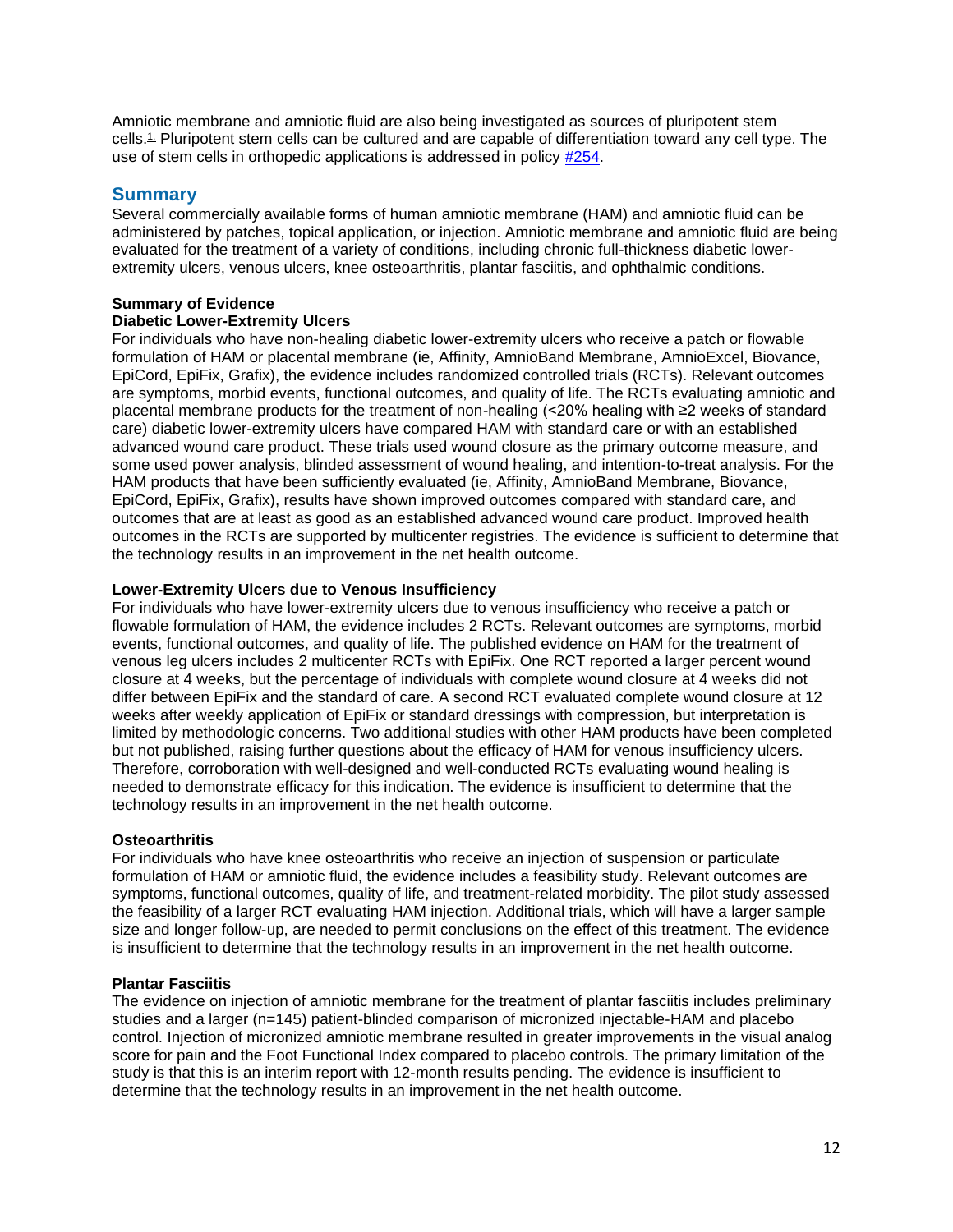### **Ophthalmic Conditions**

Sutured HAM transplant has been used for many years for the treatment of ophthalmic conditions. Many of these conditions are rare, leading to difficulty in conducting RCTs. The rarity, severity, and variability of the opthalmic condition was taken into consideration in evaluating the evidence.

### **Neurotrophic Keratitis with Ocular Surface Damage and Inflammation That Does Not Respond to Conservative Therapy**

For individuals who have neurotrophic keratitis with ocular surface damage and inflammation that does not respond to conservative therapy who receive HAM, the evidence includes an RCT. Relevant outcomes are symptoms, morbid events, functional outcomes, and quality of life. An RCT of 30 individuals showed no benefit of sutured HAM graft compared to tarsorrhaphy or bandage contact lens. The evidence is insufficient to determine that the technology results in an improvement in the net health outcome.

### **Corneal Ulcers and Melts That Does Not Respond to Initial Medical Therapy**

For individuals who have corneal ulcers and melts, that does not respond to initial medical therapy who receive HAM, the evidence includes a systematic review of primarily case series and a non-randomized comparative study. Relevant outcomes are symptoms, morbid events, functional outcomes, and quality of life. Corneal ulcers and melts are uncommon and variable and additional RCTs are not expected. The systematic review showed healing in 97% of individuals with an improvement of vision in 53% of eyes. One retrospective comparative study with 22 individuals found more rapid and complete epithelialization and more individuals with a clinically significant improvement in visual acuity following early treatment with self-retained amniotic membrane when compared to historical controls. Corneal ulcers and melts are uncommon and variable and RCTs are not expected. The evidence is sufficient to determine that the technology results in an improvement in the net health outcome.

### **Corneal Perforation When There is Active Inflammation After Corneal Transplant Requiring Adjunctive Treatment**

For individuals who have corneal perforation when there is active inflammation after corneal transplant requiring adjunctive treatment who receive HAM, the evidence is limited. Relevant outcomes are symptoms, morbid events, functional outcomes, and quality of life. No comparative evidence was identified for this indication. The evidence is insufficient to determine that the technology results in an improvement in the net health outcome.

#### **Bullous Keratopathy as a Palliative Measure in Individuals Who are Not Candidates for a Curative Treatment (eg, Endothelial or Penetrating Keratoplasty)**

For individuals who have bullous keratopathy and who are not candidates for curative treatment (eg, endothelial or penetrating keratoplasty) who receive HAM, the evidence includes RCT. Relevant outcomes are symptoms, morbid events, functional outcomes, and quality of life. An RCT found no advantage of sutured HAM over the simpler stromal puncture procedure for the treatment of pain from bullous keratopathy. The evidence is insufficient to determine that the technology results in an improvement in the net health outcome.

#### **Partial Limbal Stem Cell Deficiency with Extensive Diseased Tissue Where Selective Removal Alone is Not Sufficient**

For individuals who have partial limbal stem cell deficiency with extensive diseased tissue where selective removal alone is not sufficient who receive HAM, the evidence is limited. Relevant outcomes are symptoms, morbid events, functional outcomes, and quality of life. No comparative trials were identified on HAM for limbal stem cell deficiency. Improvement in visual acuity has been reported for some individuals who have received HAM in conjunction with removal of the diseased limbus. The evidence is insufficient to determine that the technology results in an improvement in the net health outcome.

#### **Moderate or Severe Stevens-Johnson Syndrome**

For individuals who have moderate or severe Stevens-Johnson syndrome who receive HAM, the evidence includes an RCT. Relevant outcomes are symptoms, morbid events, functional outcomes, and quality of life. The evidence on HAM for the treatment of Stevens-Johnson syndrome (includes 1 RCT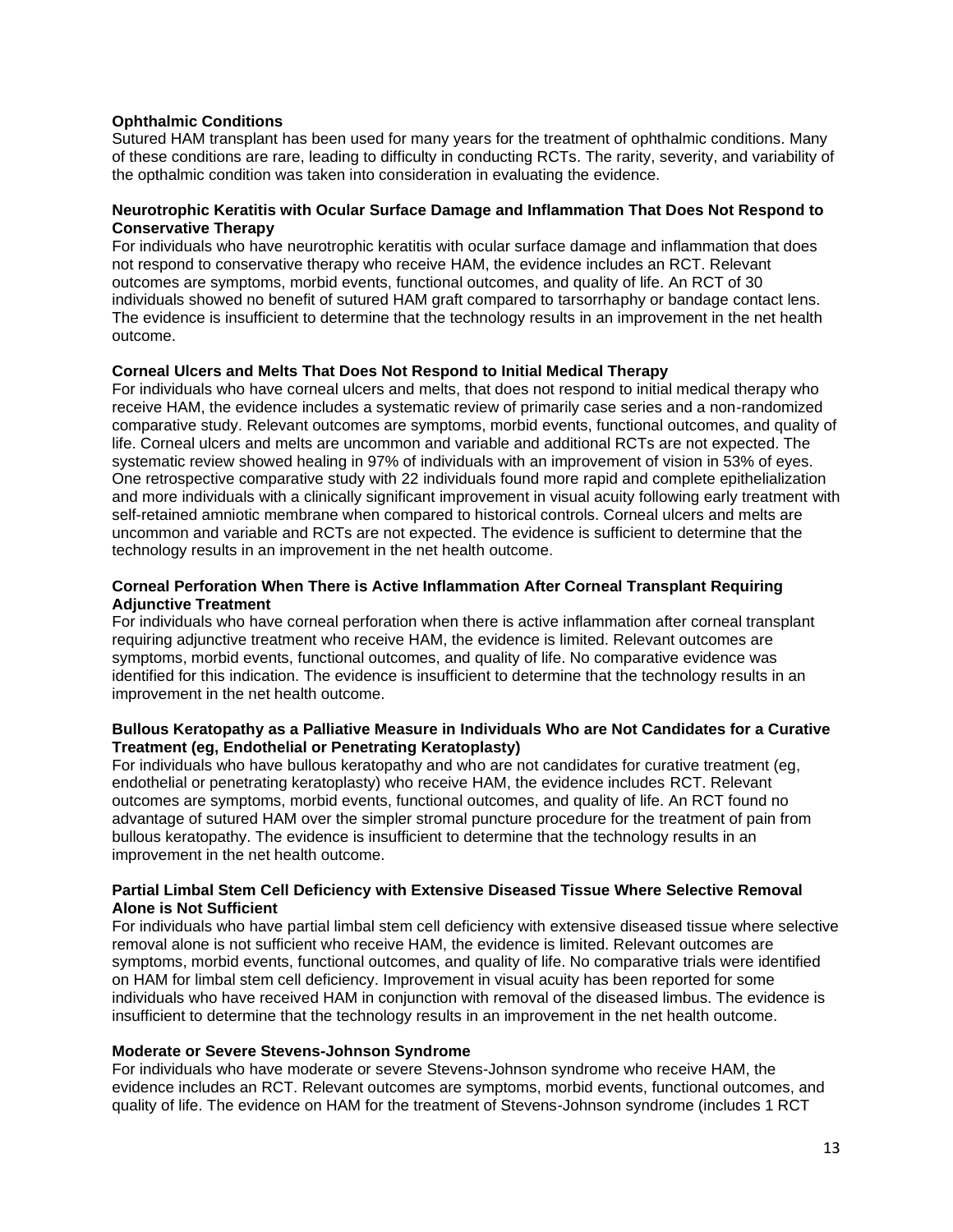with 25 individuals (50 eyes) found improved symptoms and function with HAM compared to medical therapy alone. Large RCTs are unlikely due to the severity and rarity of the disease. The evidence is sufficient to determine that the technology results in an improvement in the net health outcome.

### **Persistent Epithelial Defects and Ulceration That Do Not Respond to Conservative Therapy**

For individuals who have persistent epithelial defects that do not respond to conservative therapy who receive HAM, the evidence is limited. Relevant outcomes are symptoms, morbid events, functional outcomes, and quality of life. No comparative trials were identified on persistent epithelial defects and ulceration. The evidence is insufficient to determine that the technology results in an improvement in the net health outcome.

#### **Severe Dry Eye with Ocular Surface Damage and Inflammation That Does Not Respond to Conservative Therapy**

For individuals who have severe dry eye with ocular surface damage and inflammation that does not respond to conservative therapy, who receive HAM, the evidence includes an RCT and a large case series. Relevant outcomes are symptoms, morbid events, functional outcomes, and quality of life. The evidence on HAM for severe dry eye with ocular surface damage and inflammation includes an RCT with 20 individuals and a retrospective series of 84 individuals (97 eyes). Placement of self-retained HAM for 2 to 11 days reduced symptoms and restored a smooth corneal surface and corneal nerve density for as long as 3 months. The evidence is sufficient to determine that the technology results in an improvement in the net health outcome.

### **Moderate or Severe Acute Ocular Chemical Burns**

For individuals who have moderate or severe acute ocular chemical burn who receive HAM, the evidence includes 3 RCTs. Relevant outcomes are symptoms, morbid events, functional outcomes, and quality of life. Evidence includes a total of 197 individuals with acute ocular chemical burns who were treated with HAM transplantation plus medical therapy or medical therapy alone. Two of the 3 RCTs did not show a faster rate of epithelial healing, and there was no significant benefit for other outcomes. The evidence is insufficient to determine that the technology results in an improvement in the net health outcome.

#### **Corneal Perforation When Corneal Tissue is Not Immediately Available**

For individuals who have corneal perforation when corneal tissue is not immediately available who receive sutured HAM, the evidence is limited. Relevant outcomes are symptoms, morbid events, functional outcomes, and quality of life. The standard treatment for corneal perforation is corneal transplantation, however, HAM may provide temporary coverage of the severe defect when corneal tissue is not immediately available. The evidence is sufficient to determine that the technology results in an improvement in the net health outcome.

#### **Pterygium Repair When There is Insufficient Healthy Tissue to Create a Conjunctival Autograft**

For individuals who have pterygium repair when there is insufficient healthy tissue to create a conjunctival autograft who receive HAM, the evidence includes RCTs and systematic reviews of RCTs. Relevant outcomes are symptoms, morbid events, functional outcomes, and quality of life. Systematic reviews of RCTs have been published that found that conjunctival or limbal autograft is more effective than HAM graft in reducing the rate of pterygium recurrence. The evidence is insufficient to determine that the technology results in an improvement in the net health outcome.

### **Additional Information**

#### **2019 Clinical Input**

Clinical input was sought to help determine whether the use of human amniotic membrane graft either without or with suture fixation for several ophthalmic conditions would provide a clinically meaningful improvement in net health outcome and whether the use is consistent with generally accepted medical practice. In response to requests, clinical input was received from 2 respondents, including 1 specialty society-level response and 1 physician-level response identified through specialty societies including physicians with academic medical center affiliations.

Clinical input supported the use of amniotic membrane in individuals with the following indications: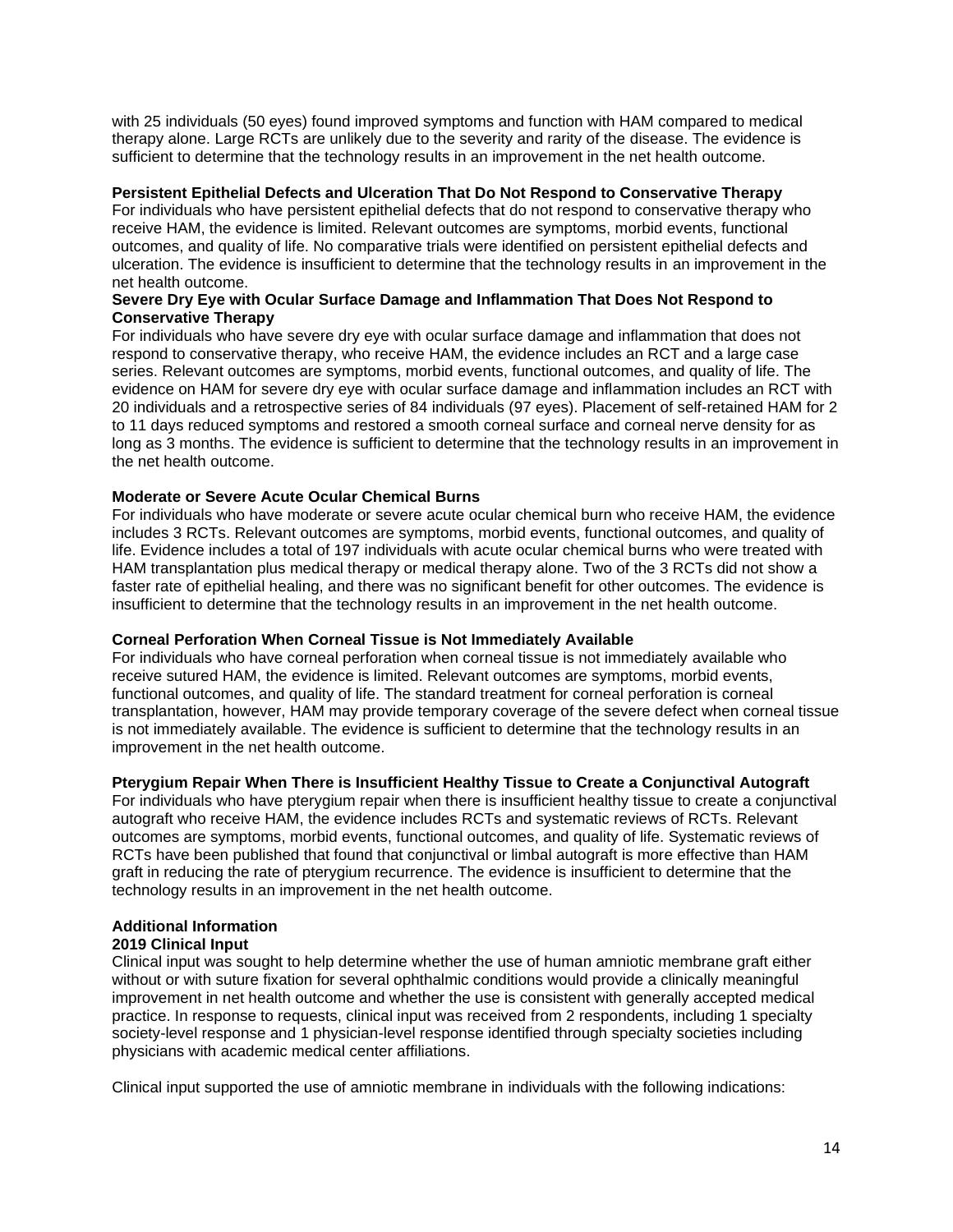- Neurotrophic keratitis with ocular surface damage and inflammation that does not respond to conservative therapy. Non-sutured HAM in an office setting would be preferred to avoid a delay in treatment associated with scheduling a surgical treatment.
- Corneal ulcers and melts that do not respond to initial medical therapy. Non-sutured HAM in an office setting would be preferred to avoid a delay in treatment associated with scheduling a surgical treatment.
- Corneal perforation when there is active inflammation after corneal transplant requiring adjunctive treatment.
- Bullous keratopathy and who are not candidates for curative treatment (eg, endothelial or penetrating keratoplasty) as an alternative to stromal puncture.
- Partial limbal stem cell deficiency with extensive diseased tissue where selective removal alone is not sufficient.
- Persistent epithelial defects and ulcerations that do not respond to conservative therapy.
- Severe dry eye with ocular surface damage and inflammation that does not respond to conservative therapy.
- Moderate or severe acute ocular chemical burn.
- Corneal perforation when corneal tissue is not immediately available.
- Pterygium repair when there is insufficient healthy tissue to create a conjunctival autograft.

### <span id="page-14-1"></span>**Policy History**

| Date    | <b>Action</b>                                                                          |
|---------|----------------------------------------------------------------------------------------|
| 4/2022  | Clarified coding information.                                                          |
| 1/2022  | Clarified coding information.                                                          |
| 10/2021 | Clarified coding information.                                                          |
| 7/2021  | Annual policy review. Affinity added to medically necessary statement for the          |
|         | treatment of diabetic foot ulcers; edits made to investigational statement on human    |
|         | amniotic products. Clarified coding information. Effective 7/1/2021.                   |
| 10/2020 | Clarified coding information.                                                          |
| 7/2020  | Clarified coding information.                                                          |
| 4/2020  | Annual policy review. Description, summary and references updated. Policy              |
|         | statements unchanged.                                                                  |
| 1/2020  | Clarified coding information.                                                          |
| 10/2019 | Clarified coding information.                                                          |
| 7/2019  | Annual policy review. New medically necessary and investigational indications          |
|         | described. EpiCord added to medically necessary statement for diabetic lower           |
|         | extremity ulcers. Clarified coding information. Effective 7/1/2019.                    |
| 1/2019  | Clarified coding information.                                                          |
| 7/2018  | Annual policy review. Investigational indications added. Clarified coding information. |
|         | Effective 7/1/2018.                                                                    |
| 1/2018  | Clarified coding information.                                                          |
| 10/2017 | Annual policy review. New medically necessary and investigational indications          |
|         | described. Ophthalmic products added and discontinued product names removed            |
|         | from Table 1. Clarified coding information. Effective 10/1/2017.                       |
| 6/2017  | Annual policy review. New medically necessary and investigational indications          |
|         | described. Clarified coding information. Effective 6/1/2017.                           |
| 9/2015  | New medical policy describing investigational indications. Effective 9/1/2015.         |

## <span id="page-14-0"></span>**Information Pertaining to All Blue Cross Blue Shield Medical Policies**

Click on any of the following terms to access the relevant information:

[Medical Policy Terms of Use](http://www.bluecrossma.org/medical-policies/sites/g/files/csphws2091/files/acquiadam-assets/Medical_Policy_Terms_of_Use_prn.pdf) [Managed Care Guidelines](http://www.bluecrossma.org/medical-policies/sites/g/files/csphws2091/files/acquiadam-assets/Managed_Care_Guidelines_prn.pdf) [Indemnity/PPO Guidelines](http://www.bluecrossma.org/medical-policies/sites/g/files/csphws2091/files/acquiadam-assets/Indemnity_and_PPO_Guidelines_prn.pdf) [Clinical Exception Process](http://www.bluecrossma.org/medical-policies/sites/g/files/csphws2091/files/acquiadam-assets/Clinical_Exception_Process_prn.pdf) [Medical Technology Assessment Guidelines](http://www.bluecrossma.org/medical-policies/sites/g/files/csphws2091/files/acquiadam-assets/Medical_Technology_Assessment_Guidelines_prn.pdf)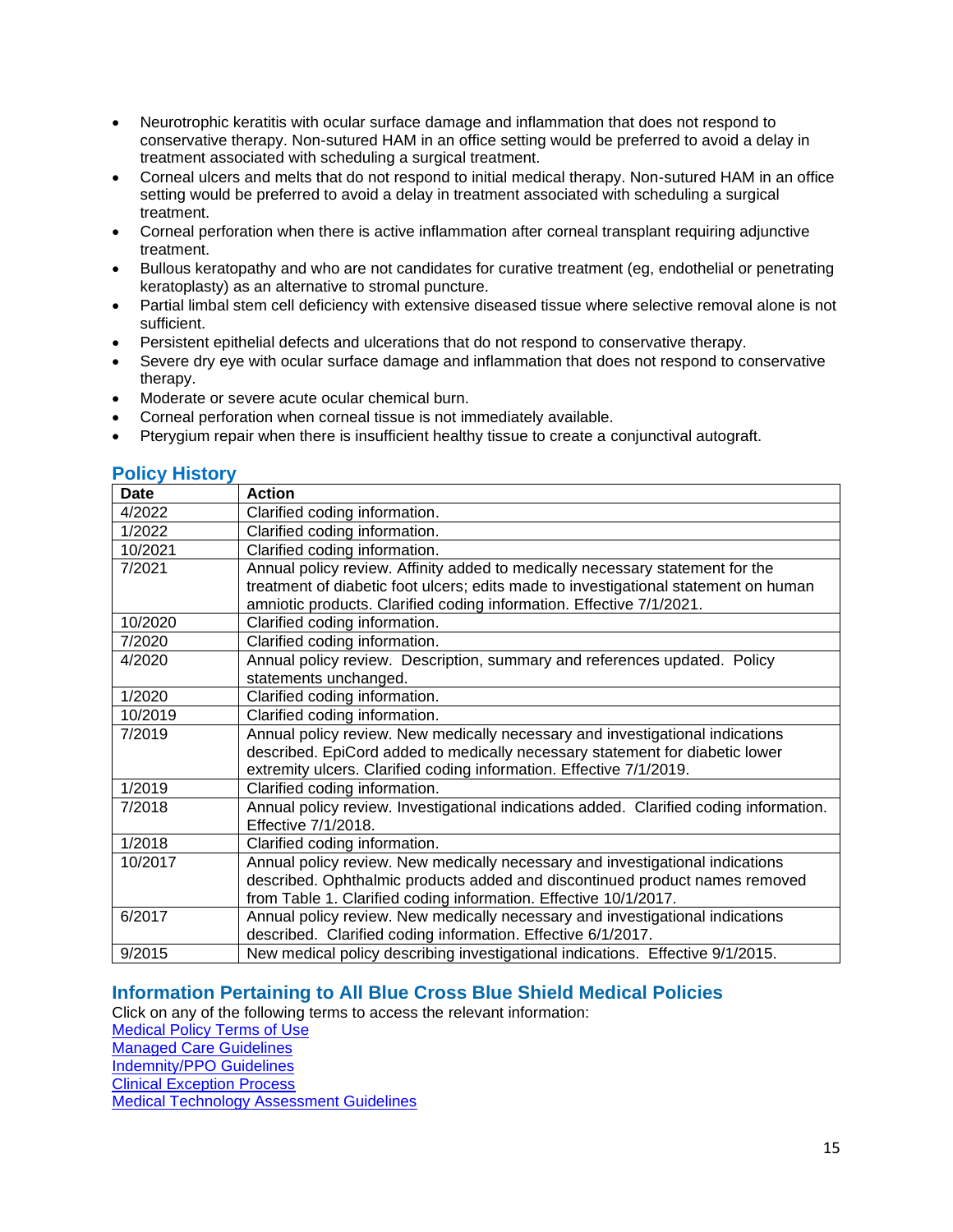## <span id="page-15-0"></span>**References**

- 1. Parolini O, Soncini M, Evangelista M, et al. Amniotic membrane and amniotic fluid-derived cells: potential tools for regenerative medicine? Regen Med. Mar 2009; 4(2): 275-91. PMID 19317646
- 2. Koob TJ, Rennert R, Zabek N, et al. Biological properties of dehydrated human amnion/chorion composite graft: implications for chronic wound healing. Int Wound J. Oct 2013; 10(5): 493-500. PMID 23902526
- 3. Shimberg M, Wadsworth K. The use of amniotic-fluid concentrate in orthopaedic conditions. J Bone Joint Surg. 1938;20(I):167-177.
- 4. U.S. Food and Drug Administration. Regulatory Considerations for Human Cells, Tissues, and Cellular and Tissue-Based Products: Minimal Manipulation and Homologous Use Guidance for Industry and Food and Drug Administration Staff. 2017
- https://www.regulations.gov/document?D=FDA-2017-D-6146-0003 Accessed January 13, 2020 5. Food and Drug Administration. 510(k) Summary: ProKeraTM Bio-Tissue Inc. (K032104). 2003; https://www.accessdata.fda.gov/cdrh\_docs/pdf3/K032104.pdf. Accessed January 26, 2018.
- 6. Serena TE, Yaakov R, Moore S, et al. A randomized controlled clinical trial of a hypothermically stored amniotic membrane for use in diabetic foot ulcers. J Comp Eff Res. Jan 2020; 9(1): 23-34. PMID 31691579
- 7. Ananian CE, Dhillon YS, Van Gils CC, et al. A multicenter, randomized, single-blind trial comparing the efficacy of viable cryopreserved placental membrane to human fibroblast-derived dermal substitute for the treatment of chronic diabetic foot ulcers. Wound Repair Regen. May 2018; 26(3): 274-283. PMID 30098272
- 8. Tettelbach W, Cazzell S, Sigal F, et al. A multicentre prospective randomised controlled comparative parallel study of dehydrated human umbilical cord (EpiCord) allograft for the treatment of diabetic foot ulcers. Int Wound J. Feb 2019; 16(1): 122-130. PMID 30246926
- 9. DiDomenico LA, Orgill DP, Galiano RD, et al. Use of an aseptically processed, dehydrated human amnion and chorion membrane improves likelihood and rate of healing in chronic diabetic foot ulcers: A prospective, randomised, multi-centre clinical trial in 80 patients. Int Wound J. Dec 2018; 15(6): 950-957. PMID 30019528
- 10. Snyder RJ, Shimozaki K, Tallis A, et al. A Prospective, Randomized, Multicenter, Controlled Evaluation of the Use of Dehydrated Amniotic Membrane Allograft Compared to Standard of Care for the Closure of Chronic Diabetic Foot Ulcer. Wounds. Mar 2016; 28(3): 70-7. PMID 26978860
- 11. Zelen CM, Gould L, Serena TE, et al. A prospective, randomised, controlled, multi-centre comparative effectiveness study of healing using dehydrated human amnion/chorion membrane allograft, bioengineered skin substitute or standard of care for treatment of chronic lower extremity diabetic ulcers. Int Wound J. Dec 2015; 12(6): 724-32. PMID 25424146
- 12. Zelen CM, Serena TE, Gould L, et al. Treatment of chronic diabetic lower extremity ulcers with advanced therapies: a prospective, randomised, controlled, multi-centre comparative study examining clinical efficacy and cost. Int Wound J. Apr 2016; 13(2): 272-82. PMID 26695998
- 13. Tettelbach W, Cazzell S, Reyzelman AM, et al. A confirmatory study on the efficacy of dehydrated human amnion/chorion membrane dHACM allograft in the management of diabetic foot ulcers: A prospective, multicentre, randomised, controlled study of 110 patients from 14 wound clinics. Int Wound J. Feb 2019; 16(1): 19-29. PMID 30136445
- 14. Lavery LA, Fulmer J, Shebetka KA, et al. The efficacy and safety of Grafix((R)) for the treatment of chronic diabetic foot ulcers: results of a multi-centre, controlled, randomised, blinded, clinical trial. Int Wound J. Oct 2014; 11(5): 554-60. PMID 25048468
- 15. Smiell JM, Treadwell T, Hahn HD, et al. Real-world Experience With a Decellularized Dehydrated Human Amniotic Membrane Allograft. Wounds. Jun 2015; 27(6): 158-69. PMID 26061491
- 16. Frykberg RG, Gibbons GW, Walters JL, et al. A prospective, multicentre, open-label, single-arm clinical trial for treatment of chronic complex diabetic foot wounds with exposed tendon and/or bone: positive clinical outcomes of viable cryopreserved human placental membrane. Int Wound J. Jun 2017; 14(3): 569-577. PMID 27489115
- 17. Serena TE, Carter MJ, Le LT, et al. A multicenter, randomized, controlled clinical trial evaluating the use of dehydrated human amnion/chorion membrane allografts and multilayer compression therapy vs. multilayer compression therapy alone in the treatment of venous leg ulcers. Wound Repair Regen. Nov-Dec 2014; 22(6): 688-93. PMID 25224019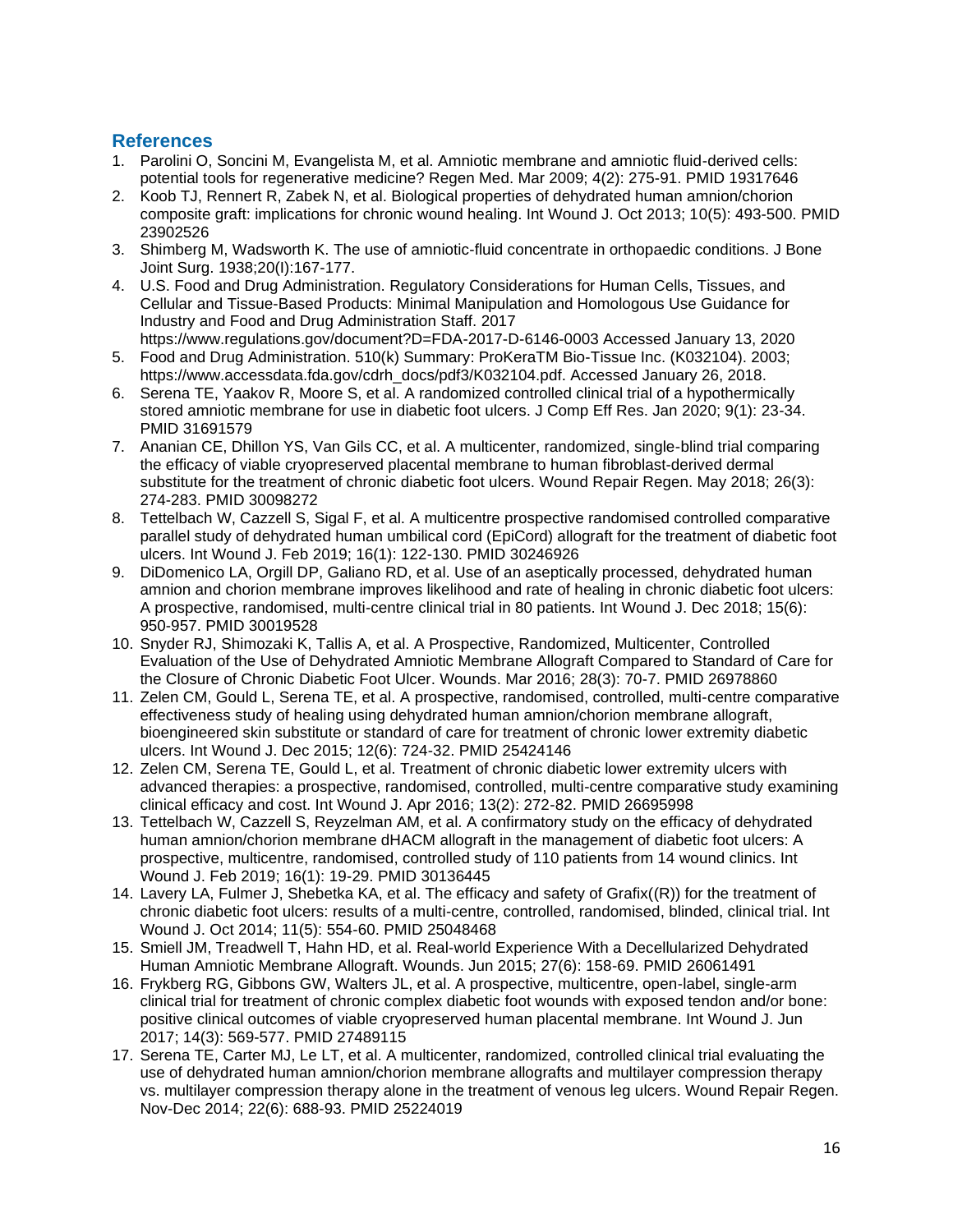- 18. Bianchi C, Cazzell S, Vayser D, et al. A multicentre randomised controlled trial evaluating the efficacy of dehydrated human amnion/chorion membrane (EpiFix (R) ) allograft for the treatment of venous leg ulcers. Int Wound J. Feb 2018; 15(1): 114-122. PMID 29024419
- 19. Bianchi C, Tettelbach W, Istwan N, et al. Variations in study outcomes relative to intention-to-treat and per-protocol data analysis techniques in the evaluation of efficacy for treatment of venous leg ulcers with dehydrated human amnion/chorion membrane allograft. Int Wound J. Jun 2019; 16(3): 761-767. PMID 30864259
- 20. Vines JB, Aliprantis AO, Gomoll AH, et al. Cryopreserved Amniotic Suspension for the Treatment of Knee Osteoarthritis. J Knee Surg. Aug 2016; 29(6): 443-50. PMID 26683979
- 21. Tsikopoulos K, Vasiliadis HS, Mavridis D. Injection therapies for plantar fasciopathy ('plantar fasciitis'): a systematic review and network meta-analysis of 22 randomised controlled trials. Br J Sports Med. Nov 2016; 50(22): 1367-1375. PMID 27143138
- 22. Zelen CM, Poka A, Andrews J. Prospective, randomized, blinded, comparative study of injectable micronized dehydrated amniotic/chorionic membrane allograft for plantar fasciitis--a feasibility study. Foot Ankle Int. Oct 2013; 34(10): 1332-9. PMID 23945520
- 23. Cazzell S, Stewart J, Agnew PS, et al. Randomized Controlled Trial of Micronized Dehydrated Human Amnion/Chorion Membrane (dHACM) Injection Compared to Placebo for the Treatment of Plantar Fasciitis. Foot Ankle Int. Oct 2018; 39(10): 1151-1161. PMID 30058377
- 24. Suri K, Kosker M, Raber IM, et al. Sutureless amniotic membrane ProKera for ocular surface disorders: short-term results. Eye Contact Lens. Sep 2013; 39(5): 341-7. PMID 23945524
- 25. Liu J, Li L, Li X. Effectiveness of Cryopreserved Amniotic Membrane Transplantation in Corneal Ulceration: A Meta-Analysis. Cornea. Apr 2019; 38(4): 454-462. PMID 30702468
- 26. Yin HY, Cheng AMS, Tighe S, et al. Self-retained cryopreserved amniotic membrane for treating severe corneal ulcers: a comparative, retrospective control study. Sci Rep. Oct 12 2020; 10(1): 17008. PMID 33046729
- 27. Paris Fdos S, Goncalves ED, Campos MS, et al. Amniotic membrane transplantation versus anterior stromal puncture in bullous keratopathy: a comparative study. Br J Ophthalmol. Aug 2013; 97(8): 980- 4. PMID 23723410
- 28. Kheirkhah A, Casas V, Raju VK, et al. Sutureless amniotic membrane transplantation for partial limbal stem cell deficiency. Am J Ophthalmol. May 2008; 145(5): 787-94. PMID 18329626
- 29. Pachigolla G, Prasher P, Di Pascuale MA, et al. Evaluation of the role of ProKera in the management of ocular surface and orbital disorders. Eye Contact Lens. Jul 2009; 35(4): 172-5. PMID 19474753
- 30. Sharma N, Thenarasun SA, Kaur M, et al. Adjuvant Role of Amniotic Membrane Transplantation in Acute Ocular Stevens-Johnson Syndrome: A Randomized Control Trial. Ophthalmology. Mar 2016; 123(3): 484-91. PMID 26686968
- 31. Bouchard CS, John T. Amniotic membrane transplantation in the management of severe ocular surface disease: indications and outcomes. Ocul Surf. Jul 2004; 2(3): 201-11. PMID 17216092
- 32. John T, Tighe S, Sheha H, et al. Corneal Nerve Regeneration after Self-Retained Cryopreserved Amniotic Membrane in Dry Eye Disease. J Ophthalmol. 2017; 2017: 6404918. PMID 28894606
- 33. McDonald MB, Sheha H, Tighe S, et al. Treatment outcomes in the DRy Eye Amniotic Membrane (DREAM) study. Clin Ophthalmol. 2018; 12: 677-681. PMID 29670328
- 34. Tandon R, Gupta N, Kalaivani M, et al. Amniotic membrane transplantation as an adjunct to medical therapy in acute ocular burns. Br J Ophthalmol. Feb 2011; 95(2): 199-204. PMID 20675729
- 35. Eslani M, Baradaran-Rafii A, Cheung AY, et al. Amniotic Membrane Transplantation in Acute Severe Ocular Chemical Injury: A Randomized Clinical Trial. Am J Ophthalmol. Mar 2019; 199: 209-215. PMID 30419194
- 36. Tamhane A, Vajpayee RB, Biswas NR, et al. Evaluation of amniotic membrane transplantation as an adjunct to medical therapy as compared with medical therapy alone in acute ocular burns. Ophthalmology. Nov 2005; 112(11): 1963-9. PMID 16198422
- 37. Kaufman SC, Jacobs DS, Lee WB, et al. Options and adjuvants in surgery for pterygium: a report by the American Academy of Ophthalmology. Ophthalmology. Jan 2013; 120(1): 201-8. PMID 23062647
- 38. Clearfield E, Muthappan V, Wang X, et al. Conjunctival autograft for pterygium. Cochrane Database Syst Rev. Feb 11 2016; 2: CD011349. PMID 26867004
- 39. Lavery LA, Davis KE, Berriman SJ, et al. WHS guidelines update: Diabetic foot ulcer treatment guidelines. Wound Repair Regen. Jan-Feb 2016; 24(1): 112-26. PMID 26663430